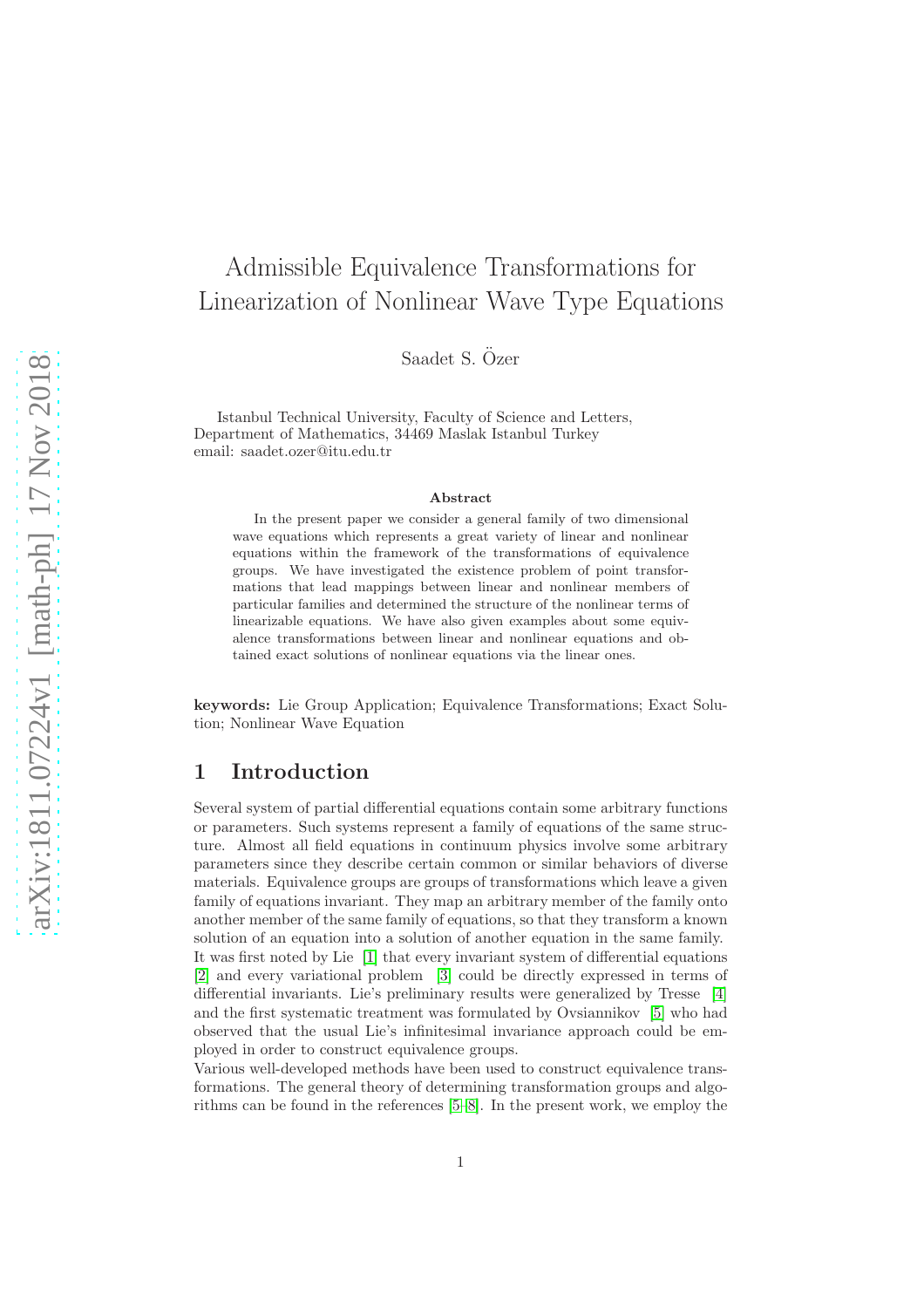results obtained by Suhubi [\[9\]](#page-15-6) for second order quasilinear partial differential equations. The method he used, depends on a geometrical approach based on Cartan's [\[10\]](#page-15-7) formulation of partial differential equations in terms of exterior differential forms. It was first formulated in a seminal paper by Harrison and Estabrook [\[11\]](#page-15-8) and explored further by Edelen [\[12\]](#page-15-9). We can refer the reader for more general results and applications to [\[13,](#page-16-0) [14\]](#page-16-1) and [\[15\]](#page-16-2). The reader may also have a look at the work on determining exact solutions of nonlinear diffusion equation by  $\tilde{O}$ zer [\[16\]](#page-16-3) to see some particular applications.

Nonlinear wave equations have been taken great interest by many researchers in the works of application of Lie Groups. Equivalence groups of some members are examined to inversitage the group classification, differential invariants, linearization problem and so on. Equivalence transformations for a special one dimensional nonlinear wave equation  $u_{tt} - u_{xx} = f(u, u_t, u_x)$  are studied by Tracina [\[17\]](#page-16-4), she has determined solutions of nonlinear equations via differential invariants. Group classification of a one dimensional family of equation with nonlinearity on the coefficient  $u_{xx}$  is given by Song et.al. [\[18\]](#page-16-5), in their study they have not investigate the linearization problem. Ibragimov et al. [\[19\]](#page-16-6) have considered the wave equation with nonlinear force term within the frame work of equivalence transformations, and a part of their result on properties of the equation to be quasi self-adjoint is supported by our results in this paper. To understand the algebraic structure of such problems, we reommend the reader the work of Bihlo et al. [\[20\]](#page-16-7), in which a family of one dimesional nonlinear wave equation has been examined in detail. Another study on the complete group classification of one dimensional nonlinear Klein-Gordon equations has been done by Long et al. [\[21\]](#page-16-8). Just recently, Ibragimov [\[22\]](#page-16-9) has considered the problem of determining exact solutions for a class of nonlinear two dimensional wave type equation by using conservation laws.

The aim of the present paper is to investigate the admissible point transformations for a general family of two dimensional wave equations between its linear and nonlinear members. We have obtained the infinitesimal generators of equivalence groups for the most general family and then by applying restrictions on the nonlinear terms, we have determined the structures of admissible transformations. After giving some details about the method in the Introduction, in the second section we have obtained the determining equations for equivalence groups for the family. In the third section we have investigated the functional dependencies of nonlinear equations that can be mapped onto linear equations via appropriate infinitesimal generators of the transformations. The results are given in a table. In the last section we have given some examples on particular maps and details about how to find the exact solutions of nonlinear equations via equivalence transformations. Since such wide class of  $(2+1)$  dimensional wave equations has not been considered within the frame work of the Lie's transformation groups in the literature before, the results obtained here are original and represent a general view of linearizable equations.

A brief summary of this work was presented at the International Conference on Mathematics "An Istanbul Meeting for World Mathematicians" Istanbul, Turkey, 3-6 July 2018 [\[23\]](#page-16-10).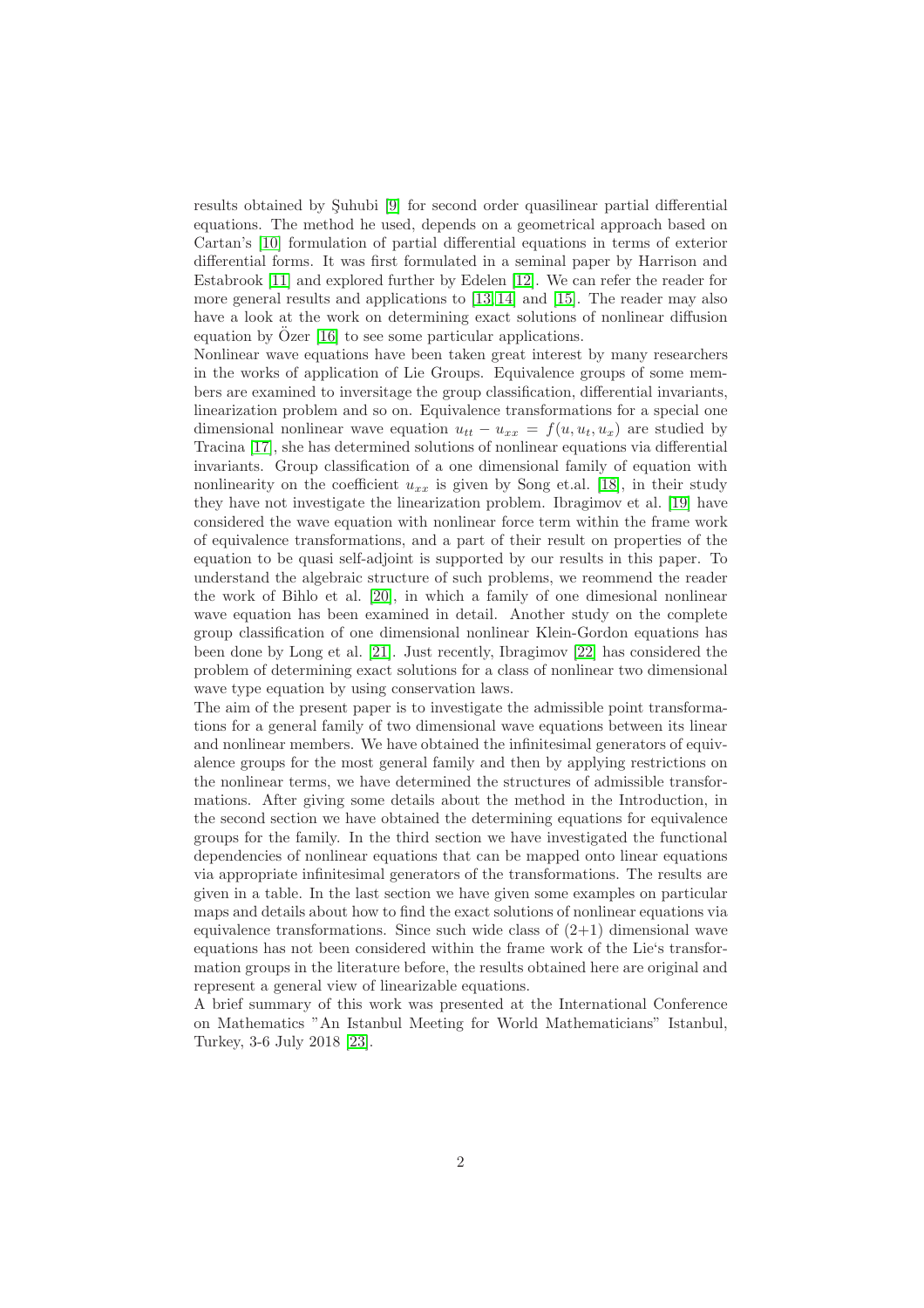### 2 Equivalence Transformations

In the present paper we shall examine the group of equivalence transformations of a general family of two dimensional wave equations

<span id="page-2-0"></span>
$$
u_{tt} = f(x, y, t, u, u_x, u_y, u_t)_x + g(x, y, t, u, u_x, u_y, u_t)_y + h(x, y, t, u, u_x, u_y, u_t)
$$
\n(1)

which represents a great variety of linear and nonlinear wave type equations. The study will focus on investigation of admissible transformations between linear and nonlinear wave equations that can be expressed as members of the family of equations given by the equation  $(1)$ . Here u is the dependent variable of the independent variables  $x, y, t$  and  $f, g, h$  are smooth nonconstant functions of their variables, subscripts denote the partial derivatives with respect to the corresponding variables. We shall investigate all admissible point transformations  $\bar{x}, \bar{y}, \bar{t}, \bar{u}, \bar{f}, \bar{g}, \bar{h}$  yield

$$
u_{tt} = f_x + g_y + h \longrightarrow \bar{u}_{\bar{t}\bar{t}} = \bar{f}_{\bar{x}} + \bar{g}_{\bar{y}} + \bar{h}
$$
\n(2)

where  $\overline{(.)}$  denotes the transformed variables and functions. Let  $\mathcal{M} = \mathcal{N} \times \mathbb{R}$  be a (2+1) dimensional manifold with a local coordinate system  $\mathbf{x} = (x_i) = (x, y, t)$  which we call as the space of independent variables. Consider a trivial bundle structure  $(\mathcal{K}, \pi, \mathcal{M})$  with fibers are the real line R. Here  $M$  is the base manifold and  $K$ , called the graph space is globally in form of a product manifold  $\mathcal{M} \times \mathbb{R}$ . We equip the four dimensional graph space  $\mathcal{K}$ with the local coordinates  $(\mathbf{x}, u) = (x, y, t, u)$ .

A vector field on  $K$  is a section of its tangent bundle and locally in form

$$
V = \xi^1 \frac{\partial}{\partial x} + \xi^2 \frac{\partial}{\partial y} + \xi^3 \frac{\partial}{\partial t} + \eta \frac{\partial}{\partial u}
$$
 (3)

where  $\xi^1$ ,  $\xi^2$ ,  $\xi^3$  and  $\eta$  are

$$
\xi^i = \xi^i(x, y, t, u), \qquad \eta = \eta(x, y, t, u).
$$

In order to construct the equivalence groups which are much more general than the classical symmetry groups, first we extend the graph space  $\mathcal K$  by adding the auxiliary variables:

$$
\{v_j = \frac{\partial u}{\partial x^j}, \ f, \ g, \ h\}.
$$

And to recognize the functional dependencies of the functions  $f, g$  and  $h$  we also add

$$
s_j^1 = f_{x^j}, \ s_j^2 = g_{x^j}, \ \sigma^1 = f_u, \ \sigma^2 = g_u, \ s^{1j} = f_{v_j}, \ s^{2j} = g_{v_j},
$$
  
\n
$$
t_j = h_{x^j}, \ t^j = h_{v_j}, \ \tau = h_u
$$
\n(4)

<span id="page-2-1"></span>to K, where  $j = 1, 2, 3$  and represent  $x, y, t$ , respectively. The coordinate cover of the extended manifold can now be written as

<span id="page-2-2"></span>
$$
\tilde{\mathcal{K}} = \{x^j, u, f, g, h, v_j, s_j^1, s_j^2, \sigma^1, \sigma^2, s^{1j}, s^{2j}, t_j, t^j, \tau\}.
$$
\n(5)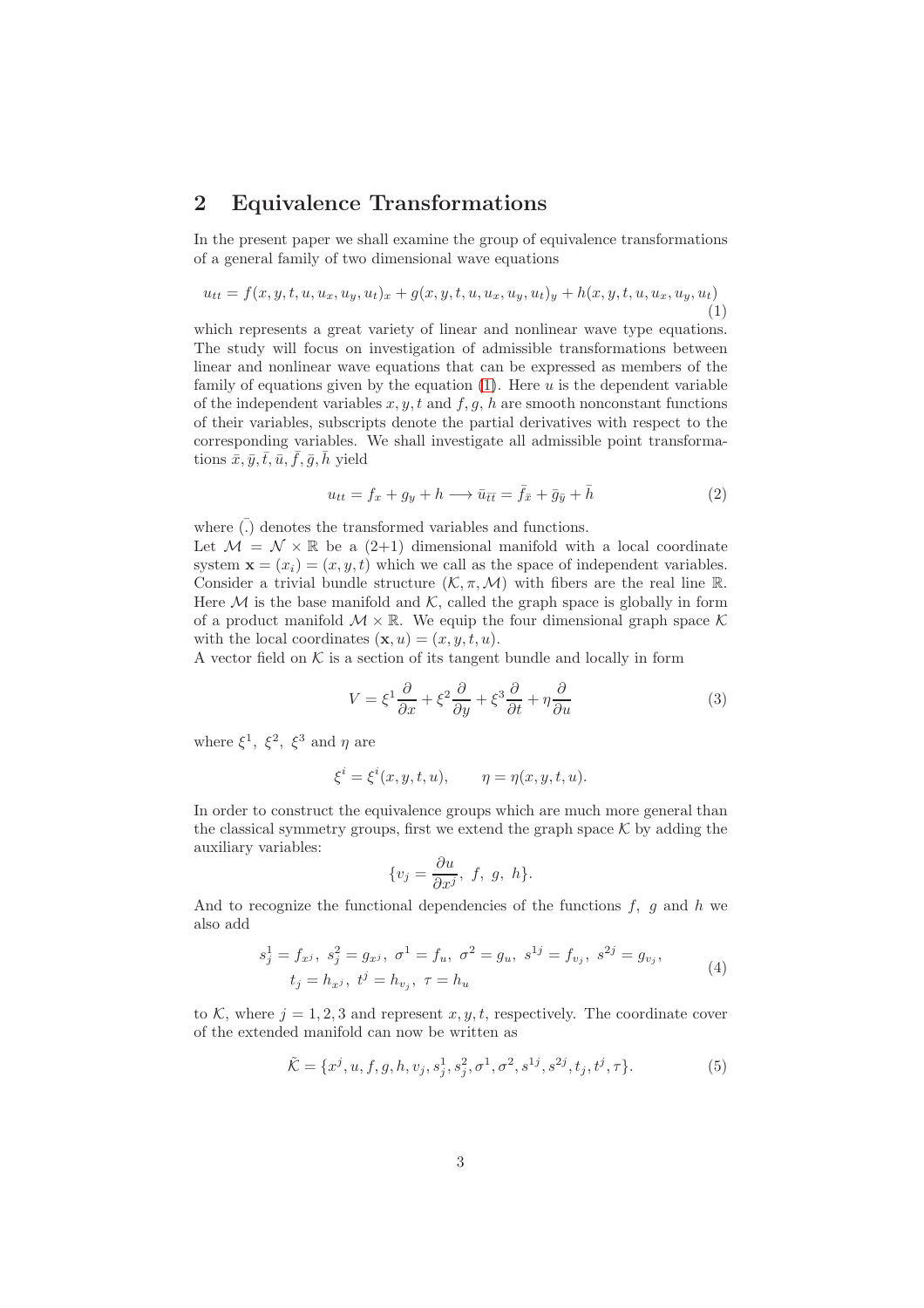The prolongation vector  $\tilde{V}$  over the extended manifold covered by  $\tilde{\mathcal{K}}$  is written as

$$
\tilde{V} = V + \mu^1 \frac{\partial}{\partial f} + \mu^2 \frac{\partial}{\partial g} + \mathcal{H} \frac{\partial}{\partial h} + \sum_{j=1}^3 \left[ \zeta_j \frac{\partial}{\partial v_j} + \sum_{i=1}^2 (S_j^i \frac{\partial}{\partial s_j^i} + S^{ij} \frac{\partial}{\partial s^{ij}}) + T^j \frac{\partial}{\partial t^j} + T_j \frac{\partial}{\partial t_j} \right] + \sum_{i=1}^2 \mathcal{S}^i \frac{\partial}{\partial \sigma^i} + \mathcal{T} \frac{\partial}{\partial \tau}
$$
\n(6)

where the coefficients are called the infinitesimal generators of the transformation group. The equivalence group generated by the vector field [\(6\)](#page-3-0) can then be determined by integrating the following system of ordinary differential equations in terms of the group parameter  $\epsilon$ 

<span id="page-3-0"></span>
$$
\frac{d\bar{x}^i}{d\epsilon} = \xi^i(\bar{x}^j, \bar{u}), \quad \frac{d\bar{u}}{d\epsilon} = \eta(\bar{x}^j, \bar{u}), \quad \frac{d\bar{f}}{d\epsilon} = \mu^1(\bar{x}^j, \bar{u}, \bar{v}_j, \bar{f}, \bar{g}, \bar{h}), \n\frac{d\bar{g}}{d\epsilon} = \mu^2(\bar{x}^j, \bar{u}, \bar{v}_j, \bar{f}, \bar{g}, \bar{h}), \quad \frac{d\bar{h}}{d\epsilon} = \mathcal{H}(\bar{x}^j, \bar{u}, \bar{v}_j, \bar{f}, \bar{g}, \bar{h})
$$
\n(7)

<span id="page-3-4"></span>under the initial conditions

<span id="page-3-5"></span>
$$
\bar{x}^j(0) = x^j
$$
,  $\bar{u}(0) = u$ ,  $\bar{f}(0) = f$ ,  $\bar{g}(0) = g$ ,  $\bar{h}(0) = h$ . (8)

To determine the infinitesimal generators of the admissible transformation group for the general wave equation given by [\(1\)](#page-2-0), namely the coefficients of the prolonged vector field  $(6)$ , we shall use the method derived by Suhubi [\[9\]](#page-15-6) in the following section.

#### 2.1 Determining Equations

Note that the  $(2+1)$  dimensional general wave equation  $(1)$  can be written as a first order equation as

$$
v_{3t} = f_x + g_y + h \tag{9}
$$

which can be expressed as a single balance equation given as follows

<span id="page-3-1"></span>
$$
\frac{\partial \Sigma^i}{\partial x^i} + \Sigma = 0 \tag{10}
$$

by calling

<span id="page-3-3"></span>
$$
\Sigma^1 = f, \quad \Sigma^2 = g, \quad \Sigma^3 = -v_3, \quad \Sigma = h. \tag{11}
$$

A vector field on the tangent space of the extended manifold for the balance equation [\(10\)](#page-3-1) is written as follows:

<span id="page-3-2"></span>
$$
\tilde{\tilde{V}} = \sum_{j=1}^{3} \left( \xi^j \frac{\partial}{\partial x^j} + \mu^j \frac{\partial}{\partial \Sigma^j} + \zeta_j \frac{\partial}{\partial v_j} \right) + \eta \frac{\partial}{\partial u} + \mathcal{H} \frac{\partial}{\partial \Sigma} + \dots \tag{12}
$$

where ... represents the terms related to the additional variables written by the functional dependence of  $\Sigma^i$  and  $\Sigma$ , exactly in the same way in [\(4\)](#page-2-1). The generators formula for the coefficients of the vector field [\(12\)](#page-3-2) related to the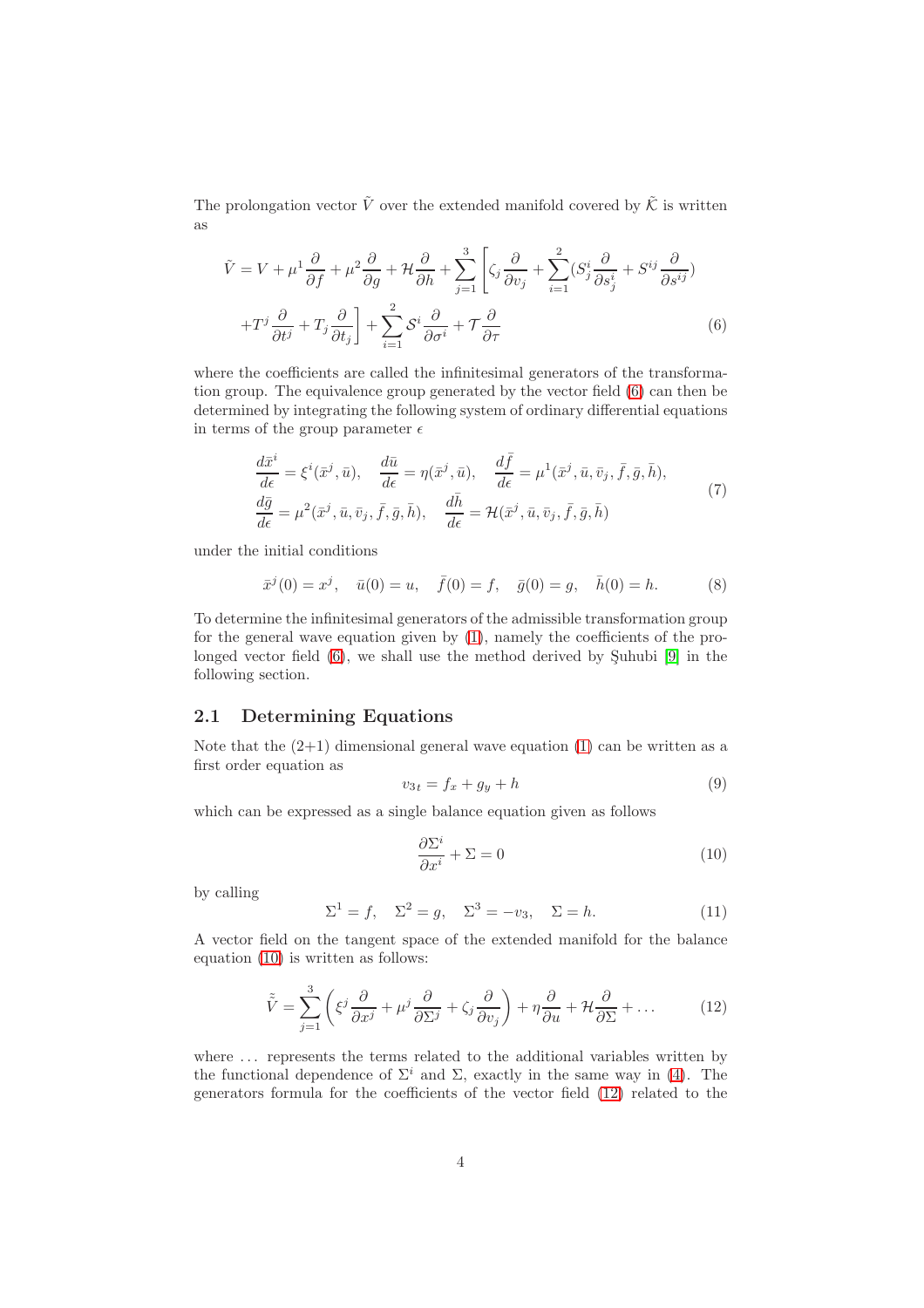independent, dependent variables and the arbitrary functions in the family of equations are determined in [\[9\]](#page-15-6) as

$$
\xi^{i} = -\phi^{i}(x^{j}, u), \qquad \eta = \eta(x^{j}, u), \n\zeta_{i} = D_{x^{i}}\eta + (D_{x^{i}}\phi^{j})v_{j}, \n\mu^{i} = (w + \frac{\partial\phi^{j}}{\partial u}v_{j})\Sigma^{i} - (D_{j}\phi^{i})\Sigma^{j} + \alpha^{ij}v_{j} + \beta^{i}, \n\mathcal{H} = (w + \frac{\partial\phi^{i}}{\partial u}v_{i})\Sigma - D_{x^{i}}\mu^{i}
$$
\n(13)

<span id="page-4-0"></span>where  $D_{x^i} = \frac{\partial}{\partial x^i} + v_i \frac{\partial}{\partial u}$ ,  $\alpha^{ij} = -\alpha^{ji}$ , and w,  $\alpha^{ij}$ ,  $\beta^i$  are general smooth functions of  $(x^i, u)$ . We can directly employ the results given by [\(13\)](#page-4-0) in order to find the components of the vector field [\(6\)](#page-3-0) for the family of wave equations by considering the relations [\(11\)](#page-3-3). We shall write the following using the very well-known chain rule,

$$
\frac{\partial}{\partial v_3} \to \frac{\partial}{\partial v_3} + \frac{\partial}{\partial \Sigma^3} \frac{\partial \Sigma^3}{\partial v_3} = \frac{\partial}{\partial v_3} - \frac{\partial}{\partial \Sigma^3}.
$$

From this it is straightforward to notice that

<span id="page-4-1"></span>
$$
\zeta_3 + \mu^3 = 0 \tag{14}
$$

where the relevant infinitesimal generators are explicitly

$$
\zeta_3 = D_t \eta - (D_t \phi^j) v_j,
$$
  
\n
$$
\mu^3 = (D_t \phi^3 - w - \frac{\partial \phi^j}{\partial u} v_j + \alpha^{33}) v_3 - (D_x \phi^3) f - (D_y \phi^3) g - \alpha^{13} v_1 - \alpha^{23} v_2 + \beta^{33} v_3
$$

Using  $\zeta_3$  and  $\mu^3$  in the determining equation [\(14\)](#page-4-1) we have the following results

$$
\phi^3 = \phi^3(t)
$$
,  $\alpha^{13} = \phi_t^1$ ,  $\alpha^{23} = \phi_t^2$ ,  $\beta^3 = -\eta_t$ ,  $w = \alpha^{33} + 2\dot{\phi}^3 + \eta_u$ . (15)

Thus the infinitesimal generators of most general admissible equivalence transformation for the wave type equations given by [\(1\)](#page-2-0) are explicitly written as:

<span id="page-4-2"></span>
$$
\xi^{1} = -\phi^{1}(x, y, t, u), \xi^{2} = -\phi^{2}(x, y, t, u), \xi^{3} = -\phi^{3}(t), \eta = \eta(x, y, t, u), \n\zeta_{1} = \eta_{x} + \eta_{u}v_{1} + (\xi_{x}^{1} + \xi_{u}^{1}v_{1})v_{1} + (\xi_{x}^{2} + \xi_{u}^{2}v_{1})v_{2}, \n\zeta_{2} = \eta_{y} + \eta_{u}v_{2} + (\xi_{y}^{1} + \xi_{u}^{1}v_{2})v_{1} + (\xi_{y}^{2} + \xi_{u}^{2}v_{2})v_{2}, \n\zeta_{3} = \eta_{t} + \eta_{u}v_{3} + (\xi_{t}^{1} + \xi_{u}^{1}v_{3})v_{1} + (\xi_{t}^{2} + \xi_{u}^{2}v_{3})v_{2} + \xi^{3}v_{3} \n\mu^{1} = (\eta_{u} + \alpha^{33} + 2\xi^{3} + \xi_{u}^{2}v_{2} - \xi_{x}^{1})f - (\xi_{y}^{1} + \xi_{u}^{1}v_{2})g + \alpha^{11}v_{1} + \alpha^{12}v_{2} \n+ (2\xi_{t}^{1} + \xi_{u}^{1}v_{3})v_{3} + \beta^{1}, \n\mu^{2} = (\eta_{u} + \alpha^{33} + 2\xi^{3} + \xi_{u}^{1}v_{1} - \xi_{y}^{2})g - (\xi_{x}^{2} + \xi_{u}^{2}v_{1})f - \alpha^{12}v_{1} + \alpha^{22}v_{2} \n+ (2\xi_{t}^{2} + \xi_{u}^{2}v_{3})v_{3} + \beta^{2}
$$
\n(16)

and  $H$  can be evaluated by the last formula given in [\(13\)](#page-4-0).

These expressions do not impose any restriction on functional dependencies of the smooth functions  $f$ ,  $q$  and  $h$ . If some variables do not appear in the coordinate cover of the extended manifold [\(5\)](#page-2-2), due to a particular structure of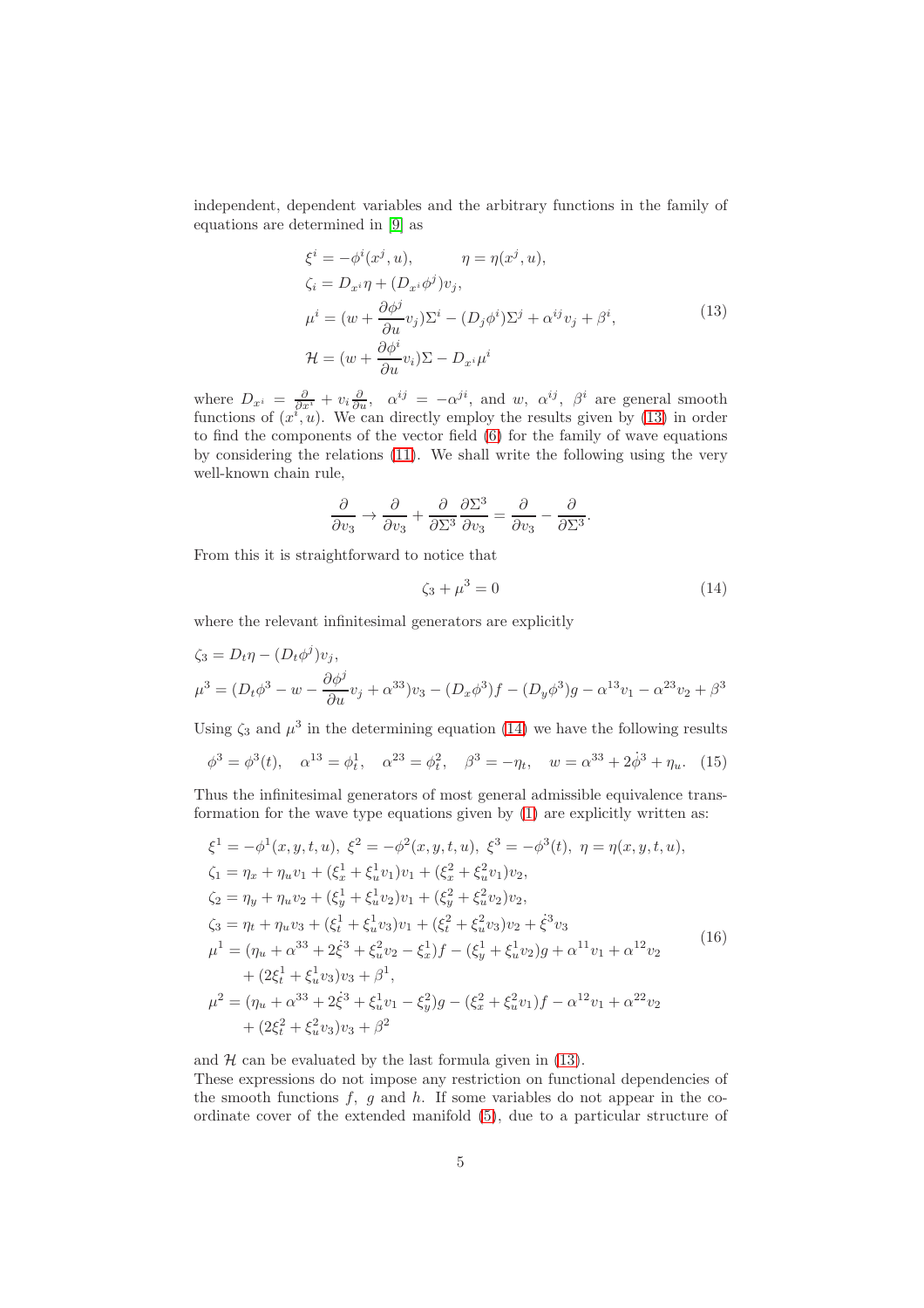the given differential equation, that might entail some restrictions on the infinitesimal generators of the group because the corresponding components on the extended manifold must then be set zero. In the following section we shall investigate these in details.

## 3 Admissible Transformations Between Linear and Nonlinear Equations

Here we examine the possibilities of linearization problem for two dimensional nonlinear wave equations via point transformations. It is obvious that the infinitesimal generators [\(16\)](#page-4-2) for the general wave type equations allow mappings between linear and nonlinear members as the forms of the transformations are

$$
\bar{x} = \bar{x}(x, y, t, u, \epsilon), \quad \bar{y} = \bar{y}(x, y, t, u, \epsilon), \quad \bar{t} = \bar{t}(t, \epsilon), \quad \bar{u} = \bar{u}(x, y, t, u, \epsilon). \tag{17}
$$

These transformations span a wide group of mappings between nonlinear and linear members of the family [\(1\)](#page-2-0). Some examples are given in the next section. But it is certain that not every nonlinear wave equation be transformed into a linear equation. Here we shall try to give answer to the question "which type of nonlinear equations can be linearized under the subsets of these point transformations?". Precisely, what are the functional dependencies of the arbitrary functions  $f, g$  and h in order to ensure the nonlinear equation is mapped onto a linear one or vice versa.

To answer such questions and construct the nonlinear structure of the arbitrary functions that can be linearized, we restrict their functional dependencies and examine the effects on the infinitesimal generators, namely on the equivalence transformations. Every particular restriction on the functional dependencies makes the corresponding additional variable in [\(4\)](#page-2-1) vanish, so that corresponding component of the vector field [\(6\)](#page-3-0) must be taken zero. The components of the vector field for the additional variables [\(4\)](#page-2-1) are evaluated by the following formulas:

<span id="page-5-0"></span>
$$
S_j^i = \frac{\partial F^i}{\partial x^j} + \frac{\partial F^i}{\partial \Sigma^k} s_j^k + \frac{\partial F^i}{\partial \Sigma} t_j, \quad S^i = \frac{\partial F^i}{\partial u} + \frac{\partial F^i}{\partial \Sigma^k} \sigma^k + \frac{\partial F^i}{\partial \Sigma} \tau,
$$
  
\n
$$
S^{ij} = \frac{\partial F^i}{\partial v_j} + \frac{\partial F^i}{\partial \Sigma^k} s^{kj} + \frac{\partial F^i}{\partial \Sigma} t^j, \quad T_i = \frac{\partial G}{\partial x^i} + \frac{\partial G}{\partial \Sigma^j} s_i^j + \frac{\partial G}{\partial \Sigma} t_i,
$$
  
\n
$$
\mathcal{T} = \frac{\partial G}{\partial u} + \frac{\partial G}{\partial \Sigma^j} \sigma^j + \frac{\partial G}{\partial \Sigma} \tau, \quad T^i = \frac{\partial G}{\partial v_i} + \frac{\partial G}{\partial \Sigma^j} s^{ji} + \frac{\partial G}{\partial \Sigma} t^i,
$$
\n(18)

where  $F^i = -s_j^i \xi^j - \sigma^i \eta - s^{ij} \zeta_j + \mu^i$ ,  $G = -t_i \xi^i - \tau \eta - t^i \zeta_i + \mathcal{H}$ .

3.1 Case 
$$
\frac{\partial f}{\partial u_t} = 0
$$

Let the arbitrary function f be  $f = f(x, y, t, u, u_x, u_y)$  in the equation [\(1\)](#page-2-0).

Lemma 1. The particular form of wave type equation

<span id="page-5-1"></span> $f(x, y, t, u, u_x, u_y)_x + q(x, y, t, u, u_x, u_y, u_t)_y + h(x, y, t, u, u_x, u_y, u_t) = u_{tt}$  (19)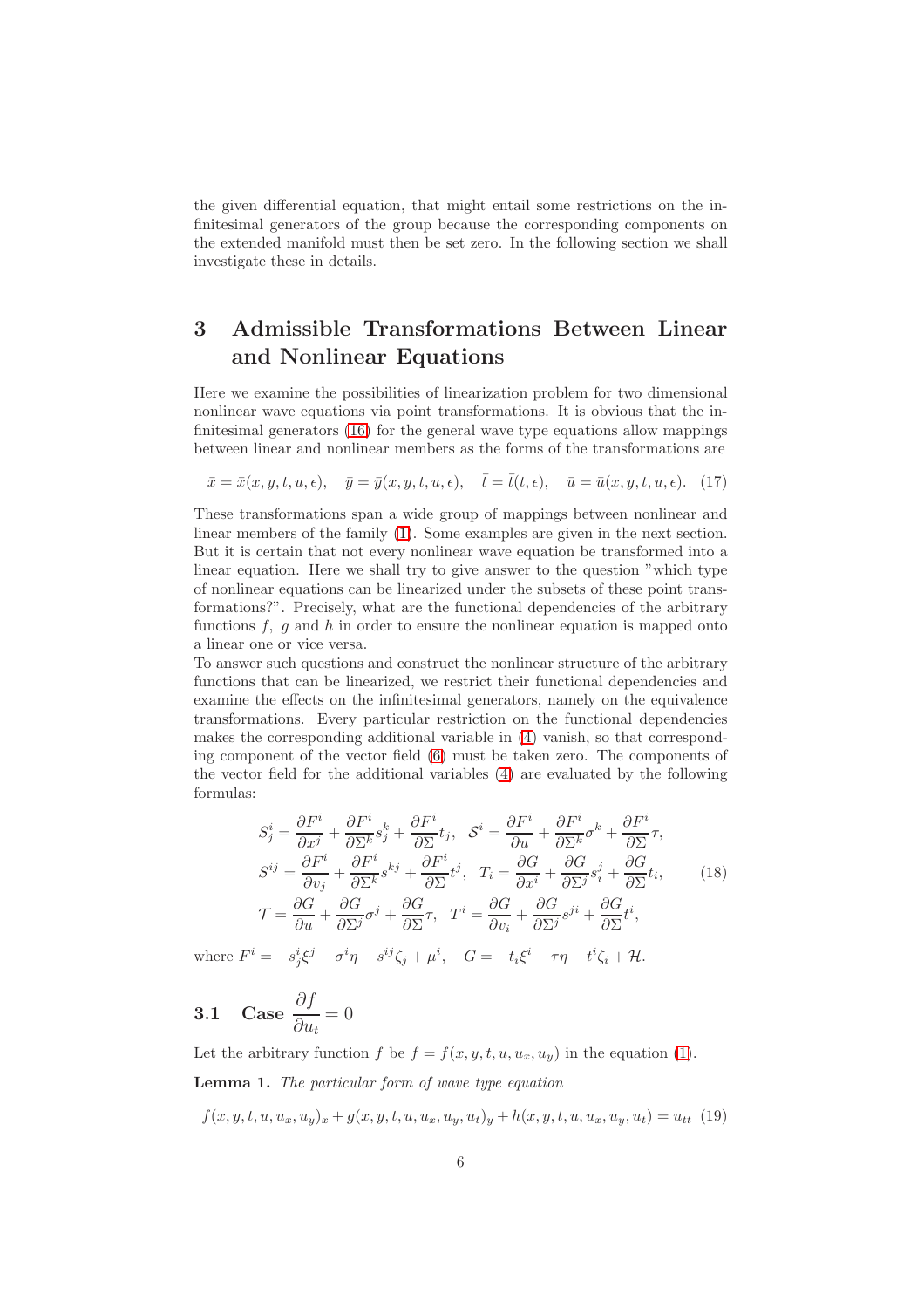admits the following equivalence transformations:

<span id="page-6-3"></span>
$$
\bar{x} = \bar{x}(x, \epsilon), \quad \bar{y} = \bar{y}(x, y, t, u, \epsilon), \quad \bar{t} = \bar{t}(t, \epsilon), \quad \bar{u} = \bar{u}(x, y, t, u, \epsilon).
$$
 (20)

*Proof.* When  $\frac{\partial f}{\partial u_t} = 0$ , one of the additional variables [\(4\)](#page-2-1) in the extended manifolds coordinate cover vanish:  $s^{13} = 0$ , thus the corresponding component on the vector field must be taken identically zero:

<span id="page-6-0"></span>
$$
S^{13} = 0.\t\t(21)
$$

Writing that explicitly from [\(18\)](#page-5-0) we have the following

$$
S^{13} = 2\frac{\partial F^1}{\partial v_3} + \frac{\partial F^1}{\partial g} s^{23} + \frac{\partial F^1}{\partial h} t^3, \quad F^1 = -s_1^1 \xi^1 - s_2^1 \xi^2 - s_3^1 \xi^3 - \sigma^1 \eta - s^{11} \zeta_1 - s^{12} \zeta_2 + \mu^1.
$$

Note that  $F^1$  does not depend neither on  $s^{23}$  nor on  $t^3$ , thus the determining equation [\(21\)](#page-6-0) yields

$$
\frac{\partial F^1}{\partial v_3} = \frac{\partial F^1}{\partial g} = 0.
$$

Moreover  $F^1$  involves  $s^{11}$  and  $s^{12}$  without any dependence of its components of vector field coefficients, moreover because  $\xi^{i}$ 's are independent of both  $v_3$  and g, these equations can be reduced into

<span id="page-6-1"></span>
$$
\frac{\partial \zeta_1}{\partial v_3} = \frac{\partial \zeta_2}{\partial v_3} = \frac{\partial \mu^1}{\partial v_3} = 0
$$
\n(22)

and

<span id="page-6-2"></span>
$$
\frac{\partial \mu^1}{\partial g} = 0. \tag{23}
$$

From  $(16)$ , one can simply see that the first two equations of  $(22)$  are directly satisfied since  $\zeta_1$  and  $\zeta_2$  are independent from  $v_3$ , whereas the last equality, by using  $\mu^1$  from [\(16\)](#page-4-2) gives

$$
\frac{\partial \xi^1}{\partial t} = \frac{\partial \xi^1}{\partial u} = 0.
$$

Equation [\(23\)](#page-6-2) by a similar analysis yields

$$
\frac{\partial \xi^1}{\partial y} = 0.
$$

Thus the last results ensure that the infinitesimal generator  $\xi^1$  and the equivalence transformation for the local coordinate  $x$  must be in the following form

$$
\xi^1 = \xi^1(x) \quad \Rightarrow \quad \bar{x} = \bar{x}(x, \epsilon). \tag{24}
$$

Because there is no restriction on the other generators, the proof ends here.  $\Box$ 

As a result of the Lemma, since the transformations of both  $\bar{y}$  and  $\bar{u}$  involve the dependent variable u, we write the following corollary.

Corollary 1. The special type of wave equations given by [\(19\)](#page-5-1) admit maps between its linear and nonlinear members via the equivalence transformations given by  $(20)$ .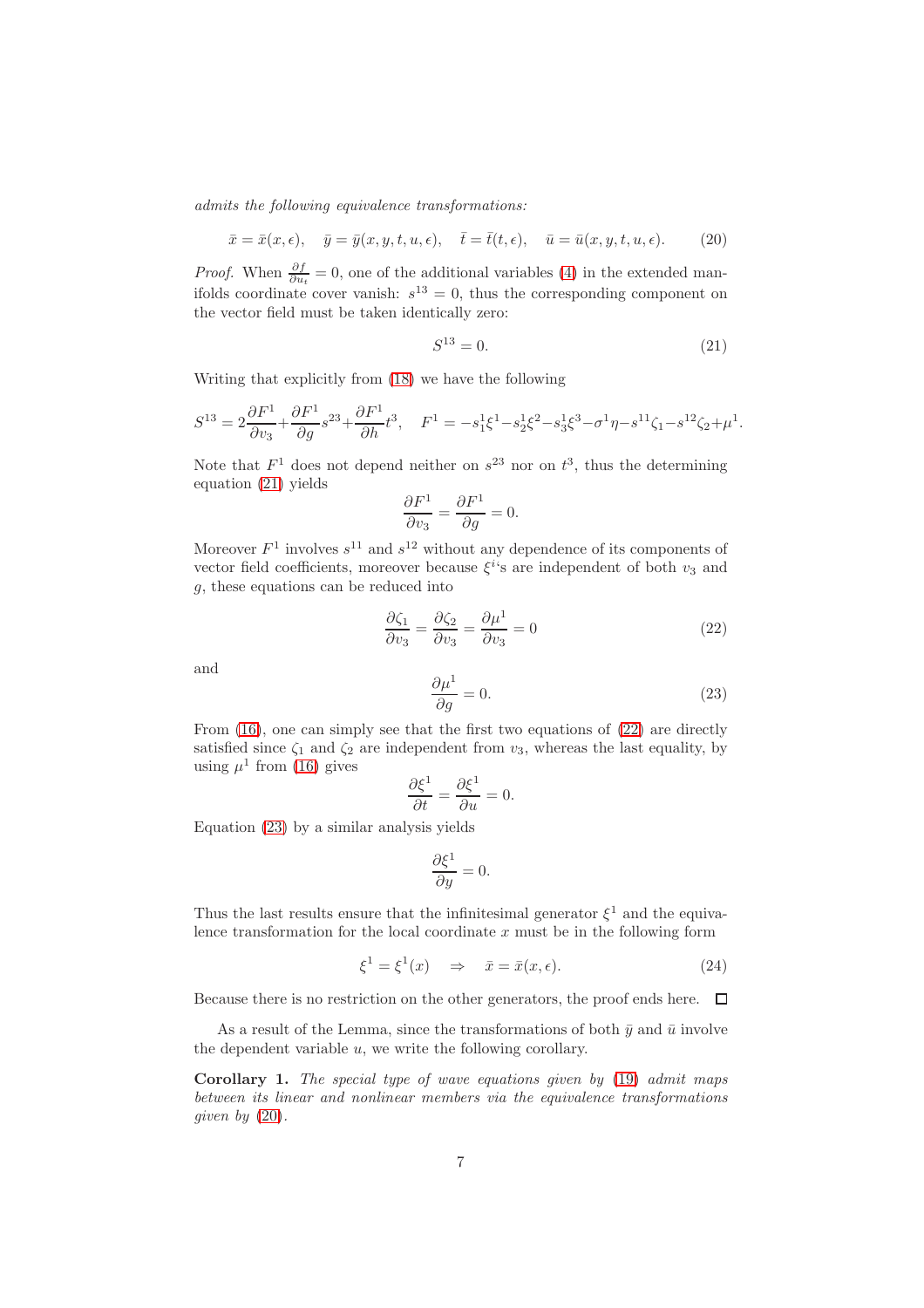**3.1.1** Case 
$$
\frac{\partial f}{\partial u_t} = h = 0
$$

In addition to the previous case when there is no nonhomogeneous term in the family of equations;  $h = 0$ , transformations between linear and nonlinear members are restricted by the following theorem.

Theorem 1. The particular family wave type equations

$$
f(x, y, t, u, u_x, u_y)_x + g(x, y, t, u, u_x, u_y, u_t)_y = u_{tt}
$$

admits the equivalence transformations between its linear and nonlinear members iff the transformation of the local coordinate  $\bar{y}$  involves the dependent variable  $\overline{u}$ .

*Proof.* When  $h = 0$  in the equation, its corresponding infinitesimal generator in the vector field [\(6\)](#page-3-0) must be set zero, calling that form [\(13\)](#page-4-0), we have explicitly

<span id="page-7-3"></span>
$$
\mathcal{H} = \frac{\partial \mu^1}{\partial x} + \frac{\partial \mu^1}{\partial u} v_1 + \frac{\partial \mu^2}{\partial y} + \frac{\partial \mu^2}{\partial u} v_2 - \frac{\partial \zeta_3}{\partial t} - \frac{\partial \zeta_3}{\partial u} v_3 = 0.
$$
 (25)

Inserting  $\mu^1, \mu^2$  and  $\zeta_3$  into the equation, by remembering that the infinitesimal generators for local coordinates are found for the restriction  $\frac{\partial f}{\partial u_t} = 0$  in the previous case as  $\xi^1 = \xi^1(x)$ ,  $\xi^2 = \xi^2(x, y, t, u)$ ,  $\xi^3 = \xi^3(t)$ ,  $\eta = \eta(x, y, t, u)$ , we have

$$
(\eta_u + \alpha^{33} - \xi_y^2)_u = (\eta_u + \alpha^{33} - \xi_y^2)_y = (\eta_u + \alpha^{33} - \xi_y^2 - \xi_x^1)_x = 0, \qquad (26)
$$

$$
(\eta_u - \xi_y^2)_u = (\eta_u - \xi_y^2 + \frac{1}{2}\dot{\xi}^3)_t = 0.
$$
\n(27)

From [\(26\)](#page-7-0)

<span id="page-7-1"></span><span id="page-7-0"></span>
$$
\eta_u + \alpha^{33} - \xi_y^2 = \frac{d\xi^1(x)}{dx} + a(t)
$$

can simply be obtained, where  $a(t)$  is an arbitrary continuous function. Using this result in the second equality of [\(27\)](#page-7-1),  $\alpha^{33}$  is found as

$$
\alpha^{33} = \frac{1}{2}\dot{\xi}^3 + a(t) + \lambda(x, y, u)
$$

and substituting this into the previous equation we get

$$
\eta_u - \xi_y^2 = \frac{d\xi^1(x)}{dx} - \frac{1}{2}\frac{d\xi^3(t)}{dt} - \lambda(x, y, u).
$$

The first part of the equation [\(27\)](#page-7-1) requires that  $\frac{\partial \lambda(x,y,u)}{\partial u} = 0$ . Thus the infinitesimal generator related to the dependent variable is obtained as

<span id="page-7-2"></span>
$$
\eta = \left(\frac{d\xi^1(x)}{dx} - \frac{1}{2}\frac{d\xi^3(t)}{dt} - \lambda(x,y)\right)u + \int \xi^2(x,y,t,u)du.
$$
 (28)

Depending on the functional dependence of the infinitesimal generator  $\xi^2$  there are two alternatives.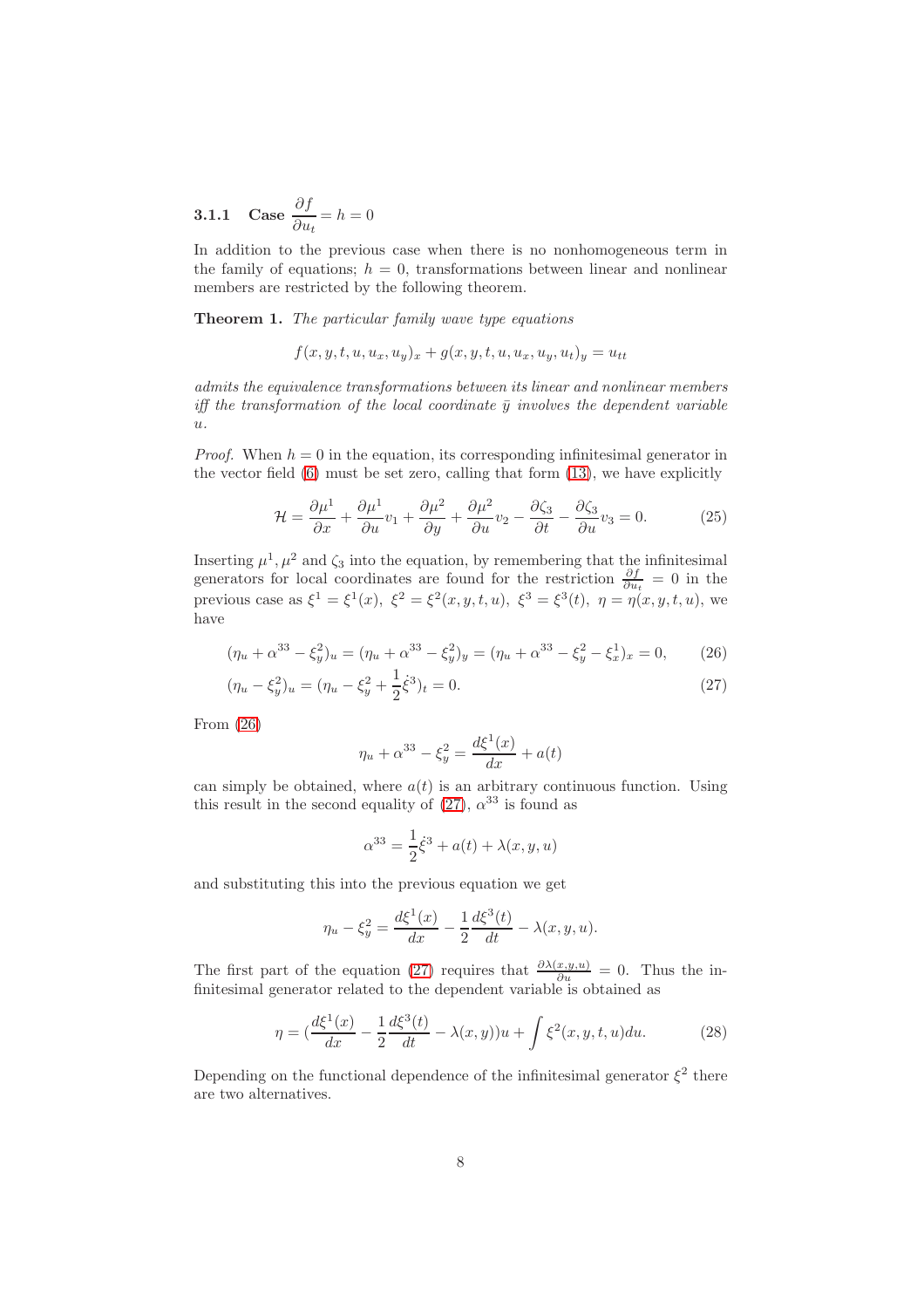• if  $\xi^2 = \xi^2(x, y, t)$ , then from [\(28\)](#page-7-2) we have the infinitesimal generator

$$
\eta = \left(\frac{d\xi^{1}(x)}{dx} + \xi^{2}(x, y, t) - \frac{1}{2}\frac{d\xi^{3}(t)}{dt} - \lambda(x, y)\right)u + \gamma_{1}(x, y, t)
$$

which does not let  $\eta$  depends on u nonlinearly. Thus the equivalence transformations can be set as

 $\bar{x} = \bar{x}(x, \epsilon), \quad \bar{y} = \bar{y}(x, y, t, \epsilon), \quad \bar{t} = \bar{t}(t, \epsilon), \quad \bar{u} = \alpha_1(x, y, t, \epsilon)u + \alpha_2(x, y, t, \epsilon)$ 

where  $\alpha_2$  is a continuously differentiable arbitrary function and  $\alpha_1$  is given above. One can simply see that such type of transformations do not map nonlinear and linear equations onto each other.

• if  $\xi^2 = \xi^2(x, y, t, u)$  with  $\xi_u^2 \neq 0$ , maps between linear and nonlinear equations can be derived via the following transformations with  $\bar{y}_u \neq 0$ .

$$
\bar{x} = \bar{x}(x, \epsilon), \quad \bar{y} = \bar{y}(x, y, t, u, \epsilon), \quad \bar{t} = \bar{t}(t, \epsilon), \quad \bar{u} = \bar{u}(x, y, t, u, \epsilon)
$$

which completes the proof.

$$
\Box
$$

**3.1.2** Case 
$$
\frac{\partial f}{\partial u_t} = \frac{\partial f}{\partial u_y} = 0
$$

If the particular wave equation [\(1\)](#page-2-0) is taken with such restriction then the additional variables  $s^{12}$ ,  $s^{13}$  are equal to zero, thus their corresponding infinitesimal generators are

$$
S^{12} = S^{13} = 0.
$$

We have already examined the effects of  $S^{13} = 0$  in the subsection 3.1. The other restriction  $S^{12} = 0$  drops the dependence of dependent variable in the local transformations but as the following theorem states, transformations between linear and nonlinear equations are still possible by taking  $\eta_{uu} \neq 0$ .

Theorem 2. The nonlinear wave type equation

$$
f(x, y, t, u, u_x)_x + g(x, y, t, u, u_x, u_y, u_t)_y + h(x, y, t, u, u_x, u_y, u_t) = u_{tt}
$$

can only be linearized under an appropriate point transformation that  $\bar{u} =$  $\bar{u}(x, y, t, u, \epsilon)$  with  $\frac{\partial^2 \bar{u}}{\partial u^2} \neq 0$ .

Proof. After doing similar computations have been done in the previous cases, restriction  $S^{12} = 0$  from [\(18\)](#page-5-0) explicitly yields

$$
\frac{\partial F^1}{\partial v_2} = 0 \quad \Rightarrow \quad \frac{\partial \zeta^1}{\partial v_2} = 0, \quad \frac{\partial \mu^1}{\partial v_2} = 0
$$

which restricts  $\xi^2$  to

$$
\frac{\partial \xi^2}{\partial x} = \frac{\partial \xi^2}{\partial u} = 0 \quad \Rightarrow \quad \xi^2 = \xi^2(y, t).
$$

Thus the relevant generators become

<span id="page-8-0"></span>
$$
\xi^1 = \xi^1(x), \quad \xi^2 = \xi^2(y, t), \quad \xi^3 = \xi^3(t), \quad \eta = \eta(x, y, t, u)
$$
 (29)

which points out that maps between linear and nonlinear members of the wave type equation given in the theorem can only be generated by the nonlinear dependence of  $n$  on  $u$ .  $\Box$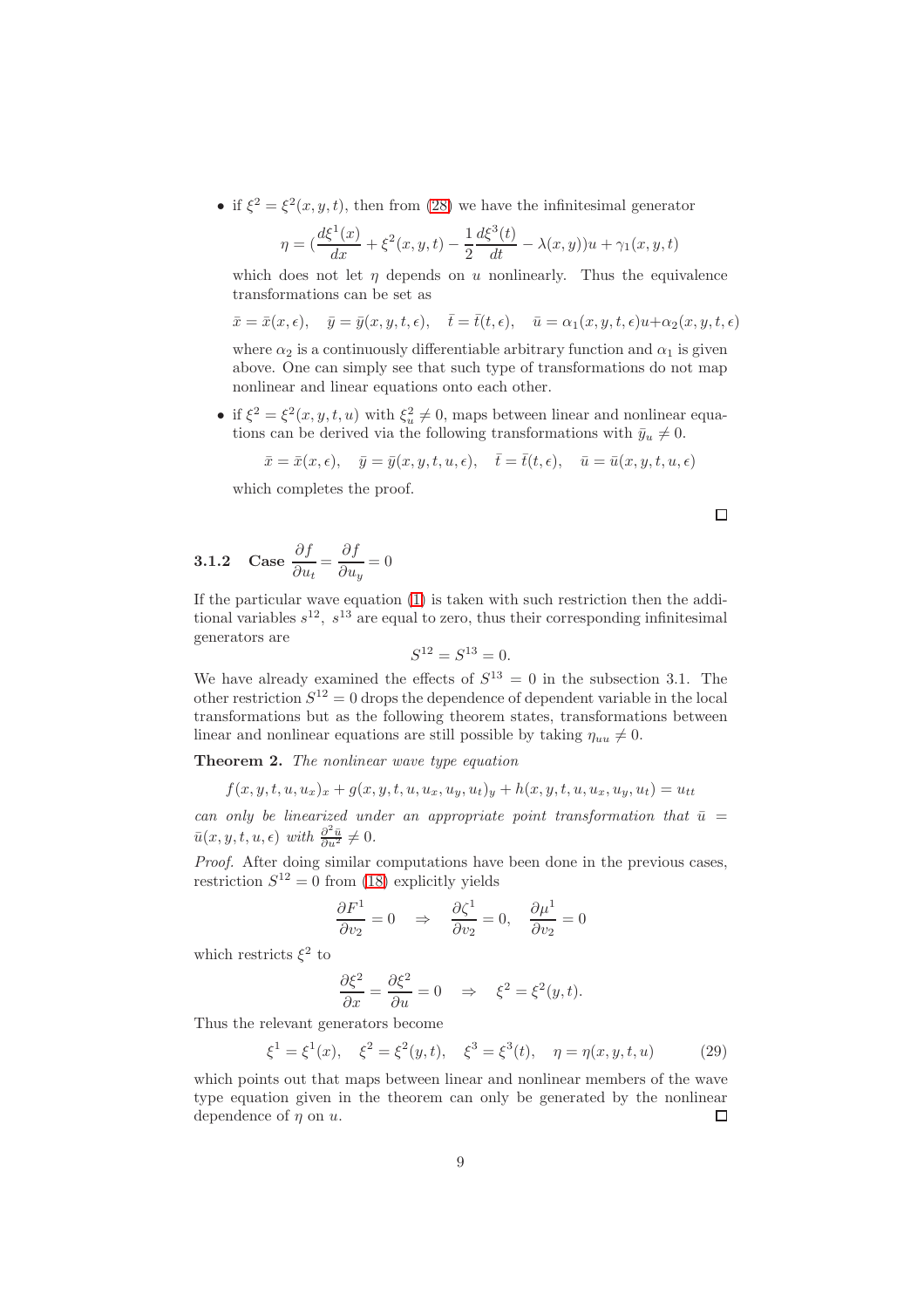**3.1.3** Case 
$$
\frac{\partial f}{\partial u_t} = \frac{\partial f}{\partial u_y} = h = 0
$$

In addition to the previous case when  $h = 0$ , the structure of the equivalence transformations changes dramatically. The following theorem explains the result.

Theorem 3. For the wave type equations given by

$$
f(x, y, t, u, u_x)_x + g(x, y, t, u, u_x, u_y, u_t)_y = u_{tt}
$$

there is no admissible point transformation between its linear and nonlinear members.

*Proof.* Infinitesimal generators for  $f_{u_t} = f_{u_y} = 0$  are given by [\(29\)](#page-8-0) in the previous case. Determining equation for vanishing  $h$  is also given in [\(25\)](#page-7-3) explicitly. To examine the effect of this restriction let us write  $\mu^1$ ,  $\mu^2$  and  $\zeta_3$  under the influence of [\(29\)](#page-8-0)

$$
\mu^{1} = (\alpha^{33} + 2\dot{\xi}^{3} + \eta_{u} - \xi_{x}^{1})f + \alpha^{11}v_{1} + \beta^{1},
$$
  
\n
$$
\mu^{2} = (\alpha^{33} + 2\dot{\xi}^{3} + \eta_{u} - \xi_{y}^{2})g + 2\xi_{t}^{2}v_{3} + \alpha^{22}v_{2} + \beta^{2},
$$
  
\n
$$
\zeta_{3} = \eta_{t} + \xi_{t}^{2}v_{2} + (\eta_{u} + \dot{\xi}^{3})v_{3}.
$$

Substituting these into the equation [\(25\)](#page-7-3) gives the following relations

<span id="page-9-0"></span>
$$
(\alpha^{33} + \eta_u)_u = 0, \quad (\alpha^{33} + \eta_u - \xi_x^1)_x = 0, \quad (\alpha^{33} + \eta_u - \xi_y^2)_y = 0, \tag{30}
$$

$$
\eta_{uu} = 0, \quad (\xi^2 - \eta_u)_t = \frac{1}{2}\dot{\xi}^3. \tag{31}
$$

The first part of equations [\(31\)](#page-9-0) declares that the nonlinear dependence on the dependent variable u is no more admissible for  $\bar{u}$ . Therefore there is no transformation between linear and nonlinear members of the given family of equations. The explicit solutions of the infinitesimal generators are determined as follows

$$
\xi^1 = \xi^1(x)
$$
,  $\xi^2 = \xi^2(y, t)$ ,  $\xi^3 = \xi^3(t)$ ,  $\eta = (\xi_y^2 - \frac{1}{2}\dot{\xi}^3 + \lambda(x, y))u + \gamma(x, y, t)$ .

3.2 Case 
$$
\frac{\partial f}{\partial u_t} = \frac{\partial g}{\partial u_t} = 0
$$

Examination of the absence of  $u_t$  in the arbitrary function f is studied in the case 3.1, in addition to this its absence in  $g$  can similarly be done. If both  $f$ and g do not depend on  $u_t$ , the following Lemma states the form of infinitesimal generators by the solution of determining equations  $S^{13} = S^{23} = 0$  related to the vanishing additional variables  $s^{13} = s^{23} = 0$ .

Lemma 2. The particular family of wave type equations

$$
f(x, y, t, u, u_x, u_y)_x + g(x, y, t, u, u_x, u_y)_y + h(x, y, t, u, u_x, u_y, u_t) = u_{tt}
$$

admits transformations between its linear and nonlinear members via the infinitesimal generators

<span id="page-9-1"></span>
$$
\xi^1 = \xi^1(x, y), \quad \xi^2 = \xi^2(x, y), \quad \xi^3 = \xi^3(t), \quad \eta = \eta(x, y, t, u), \quad \eta_{uu} \neq 0.
$$
 (32)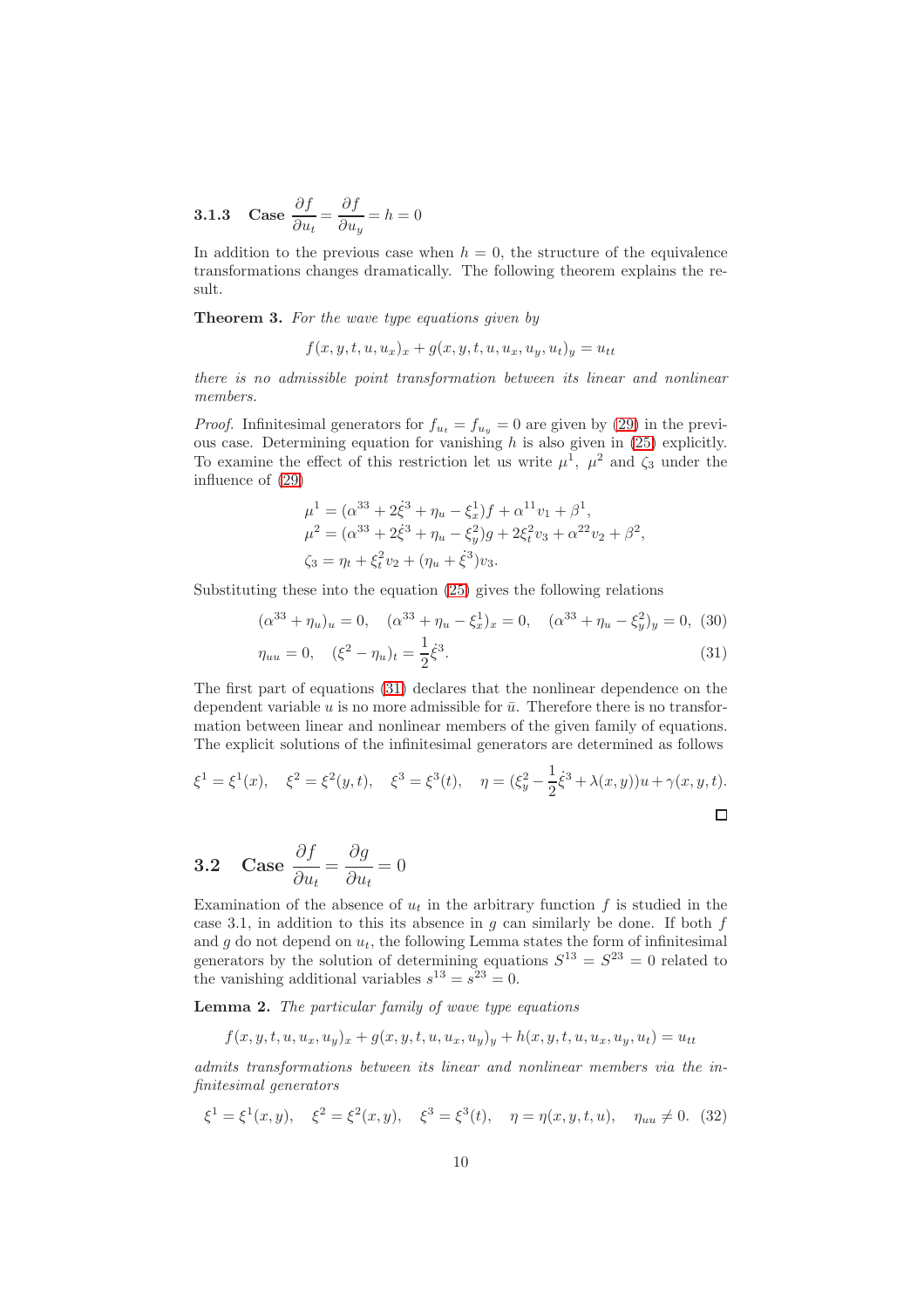Proof. The proof is straightforward.

In addition to the generators [\(32\)](#page-9-1), the remaining infinitesimal generators are

<span id="page-10-0"></span>
$$
\zeta_1 = \eta_x + (\eta_u + \xi_x^1)v_1 + \xi_x^2v_2, \quad \zeta_2 = \eta_y + \xi_y^1v_1 + (\eta_u + \xi_y^2)v_2,
$$
  
\n
$$
\zeta_3 = \eta_t + (\eta_u + \xi^3)v_3,
$$
  
\n
$$
\mu^1 = (\alpha^{33} + 2\xi^3 + \eta_u - \xi_x^1)f - \xi_y^1g + \alpha^{11}v_1 + \alpha^{12}v_2 + \beta^1,
$$
  
\n
$$
\mu^2 = (\alpha^{33} + 2\xi^3 + \eta_u - \xi_y^2)g - \xi_x^2f - \alpha^{12}v_1 + \alpha^{22}v_2 + \beta^2,
$$
\n(33)

and  $H$  can be evaluated by the formula given in  $(25)$ .

**3.2.1** Case 
$$
\frac{\partial f}{\partial u_t} = \frac{\partial g}{\partial u_t} = h = 0
$$

For this case the admissible point transformations changes dramatically as given in the following theorem.

Theorem 4. The family of wave type equations given by

$$
f(x, y, t, u, u_x, u_y)_x + g(x, y, t, u, u_x, u_y)_y = u_{tt}
$$

does not admit any point transformation that maps linear and nonlinear equations into each other.

*Proof.* Infinitesimal generators for nonexistence of the term  $u_t$  on both f and g are given in the previous case by [\(32\)](#page-9-1). Using  $\mathcal{H} = 0$  explicitly given by [\(25\)](#page-7-3), one can determine that  $\eta$  has to be

$$
\eta = \xi_x^1 - \xi_y^2 - \frac{1}{2}\dot{\xi}^3 - \lambda(x, y, y)u + \gamma(x, y, t).
$$

Since neither the infinitesimal generators of the local coordinates depend on  $u$ nor  $\eta$  involves u nonlinearly, there is no point transformation that would transfer linear and nonlinear members into each other for such type of family of wave equations.  $\Box$ 

**3.2.2** Case 
$$
\frac{\partial f}{\partial u_t} = \frac{\partial g}{\partial u_t} = \frac{\partial h}{\partial u_t} = 0
$$

The results of the previous cases hint at that the dependence on  $u_t$  is important in order to be linearized. To clarify that, here we shall investigate the family of nonlinear equations not depending on  $u_t$  or its mixed derivatives.

**Lemma 3.**  $(2+1)$  dimensional family of wave equations that can expressed as

$$
f(x, y, t, u, u_x, u_y)_x + g(x, y, t, u, u_x, u_y)_y + h(x, y, t, u, u_x, u_y) = u_{tt}
$$

does not admit any point transformation that can map linear and nonlinear members into each other.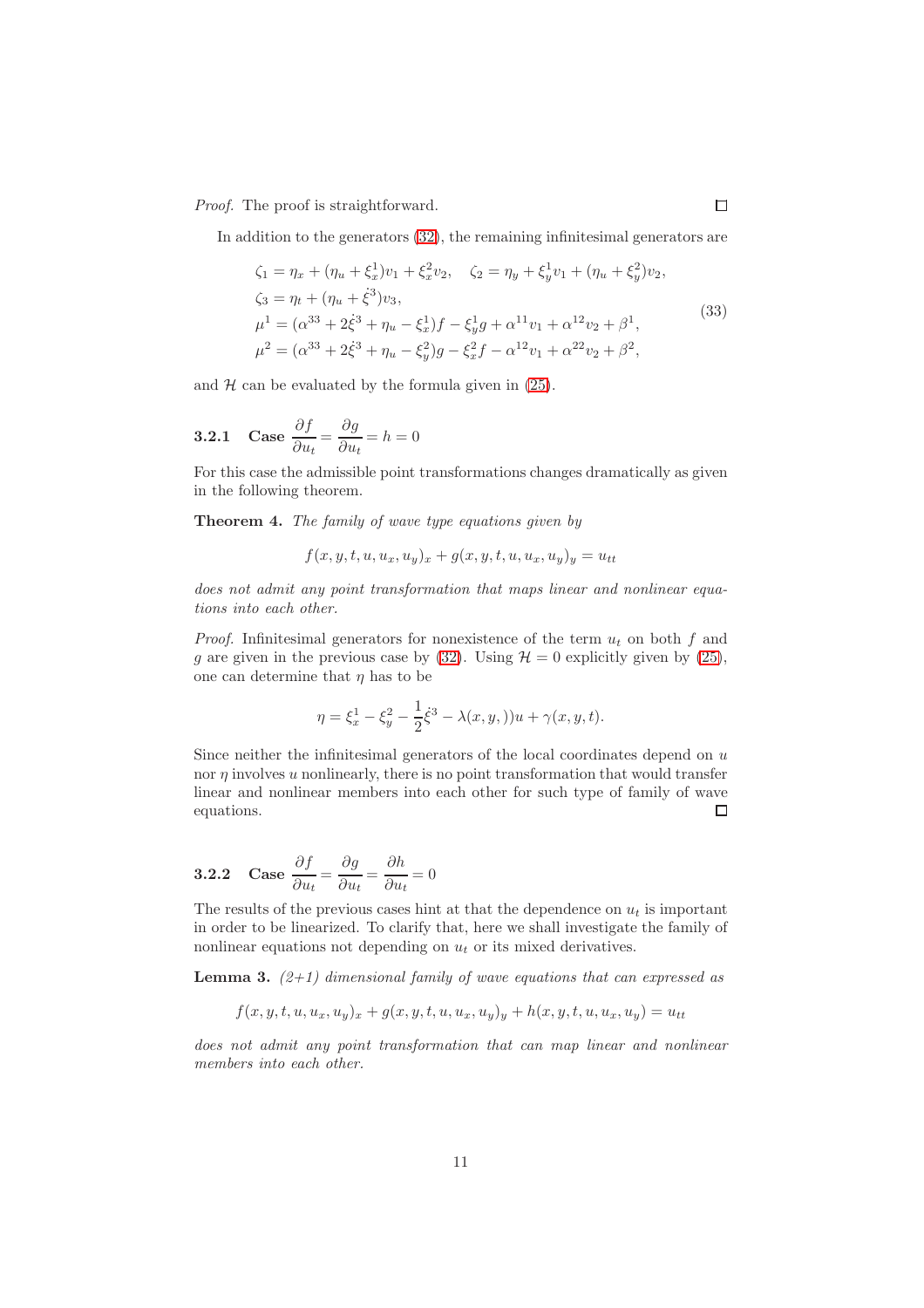| Section    | f, g, h                                    | $\xi^1$ , $\xi^2$ , $\eta$ , $\xi^3 = \xi^3(t)$ ,                                                                                                     | admissible mapping                             |
|------------|--------------------------------------------|-------------------------------------------------------------------------------------------------------------------------------------------------------|------------------------------------------------|
|            | $f(x, y, t, u, u_x, u_y, u_t)$             | $\xi^1(x,y,t,u)$                                                                                                                                      | $L \iff N$                                     |
| $\sqrt{3}$ | $g(x, y, t, u, u_x, u_y, u_t)$             | $\xi^2(x,y,t,u)$                                                                                                                                      | w. $\xi_u^1 \neq 0/\xi_u^2 \neq 0$             |
|            | $h(x, y, t, u, u_x, u_y, u_t)$             | $\eta(x, y, t, u)$                                                                                                                                    | / $\eta_{uu} \neq 0$                           |
|            | $f(x, y, t, u, u_x, u_y)$                  | $\xi^1(x)$                                                                                                                                            | $L \iff N$                                     |
| 3.1        | $q(x,y,t,u,u_x,u_y,u_t)$                   | $\xi^2(x,y,t,u)$                                                                                                                                      | w. $\xi_u^2 \neq 0$ / $\eta_{uu} \neq 0$       |
|            | $h(x, y, t, u, u_x, u_y, u_t)$             | $\eta(x, y, t, u)$                                                                                                                                    |                                                |
|            | $f(x, y, t, u, u_x, u_y, u_t)$             | $\xi^1(x,y,t,u)$                                                                                                                                      | $L \Longleftrightarrow N$                      |
|            | $g(x, y, t, u, u_x, u_y)$                  | $\xi^2(y)$                                                                                                                                            | w. $\xi_u^1 \neq 0$ / $\eta_{uu} \neq 0$       |
|            | $h(x, y, t, u, u_x, u_y, u_t)$             | $\frac{\eta(x,y,t,u)}{\xi^1(x,y)}$                                                                                                                    |                                                |
| 3.2        | $f(x, y, t, u, u_x, u_y)$                  | $\xi^2(x,y)$                                                                                                                                          | $L \Leftrightarrow N$                          |
|            | $g(x, y, t, u, u_x, u_y)$                  |                                                                                                                                                       | w. $\eta_{uu} \neq 0$                          |
|            | $h(x, y, t, u, u_x, u_y, u_t)$             | $\frac{\eta(x,y,t,u)}{\xi^1(x)}$                                                                                                                      |                                                |
|            |                                            | $\xi^2(x,y,t)$                                                                                                                                        | $L/N \iff L/N$                                 |
|            | $f(x, y, t, u, u_x, u_y)$                  | $\eta = \gamma_1(x,y,t)u + \gamma_2(x,y,t)$                                                                                                           |                                                |
| 3.1.1      | $g(x, y, t, u, u_x, u_y, u_t)$<br>$\Omega$ | $\overline{\xi^2(x, y, t, u)}$                                                                                                                        | $L \Leftrightarrow N$<br>w. $\xi_u^2 \neq 0$ N |
|            |                                            |                                                                                                                                                       |                                                |
|            |                                            | $\frac{\eta = \int \frac{\partial \xi^2}{\partial y} du + (\frac{d\xi^1}{dx} - \frac{1}{2}\dot{\xi}^3 - \lambda(x, y))u + \gamma(x, y, t)}{\xi^2(y)}$ |                                                |
|            |                                            |                                                                                                                                                       | $L/N \iff L/N$                                 |
|            | $f(x, y, t, u, u_x, u_y, u_t)$             | $\xi^1(x, y, t)$                                                                                                                                      |                                                |
|            | $g(x, y, t, u, u_x, u_y)$                  | $\eta = \underline{\gamma_1(x,y,t)u + \gamma_2(x,y,t)}$                                                                                               | $L \iff N$                                     |
|            |                                            |                                                                                                                                                       | w. $\xi_u^1 \neq 0$                            |
|            |                                            | $\eta = \int \frac{\partial \xi^1}{\partial x} du + \left( \frac{d\xi^2}{dy} - \frac{1}{2}\xi^3 - \lambda(x, y) \right) u + \gamma(x, y, t)$          |                                                |
|            | $f(x, y, t, u, u_x, u_y)$                  |                                                                                                                                                       |                                                |
| 3.2.1      | $g(x, y, t, u, u_x, u_y)$                  | $\xi^2(x,y)$                                                                                                                                          | $L/N \iff L/N$                                 |
|            | $\Omega$                                   | $\frac{\eta=(\xi_x^1+\xi_y^2-\frac{1}{2}\dot{\xi}^3+\lambda(x,y))u+\gamma(x,y,t)}{\xi^1(x)}$                                                          |                                                |
|            | $f(x, y, t, u, u_x)$                       |                                                                                                                                                       | $L \Leftrightarrow N$                          |
| 3.1.2      | $g(x, y, t, u, u_x, u_y, u_t)$             | $\xi^2(y,t)$                                                                                                                                          | w. $\eta_{uu} \neq 0$                          |
|            | $h(x, y, t, \underline{u}, u_x, u_y, u_t)$ | $\frac{\eta(x,y,t,u)}{\xi^1(x)}$                                                                                                                      |                                                |
|            | $f(x, y, t, u, u_x)$                       |                                                                                                                                                       |                                                |
| 3.1.3      | $g(x, y, t, u, u_x, u_y, u_t)$             | $\xi^2(y,t)$                                                                                                                                          | $L/N \iff L/N$                                 |
|            | $\Omega$                                   | $\frac{\eta}{\xi^1}(x,t) = \xi_y^2 - \frac{1}{2}\dot{\xi}^3 + \lambda(x,y))u + \gamma(x,y,t)$                                                         |                                                |
|            | $f(x, y, t, u, u_x, u_t)$                  |                                                                                                                                                       | $L \Leftrightarrow N$                          |
|            | $g(x, y, t, u, u_y)$                       | $\xi^2(y)$                                                                                                                                            | w. $\eta_{uu} \neq 0$                          |
|            | $h(x, y, t, \underline{u}, u_x, u_y, u_t)$ | $\frac{\eta(x, y, t, u)}{\xi^1(x, t)}$                                                                                                                |                                                |
|            | $f(x, y, t, u, u_x)$                       | $\xi^2(y)$                                                                                                                                            |                                                |
|            | $g(x, y, t, u, u_y)$<br>0                  |                                                                                                                                                       | $L/N \iff L/N$                                 |
|            |                                            | $\eta = (\xi_x^1 - \frac{1}{2}\dot{\xi}^3 + \lambda(x,y))u + \gamma(x,y,t)$<br>$\xi^1(x,t)$                                                           |                                                |
|            | $f(x, y, t, u, u_x, u_y)$                  | $\xi^2(x,y)$                                                                                                                                          |                                                |
| 3.2.2      | $g(x, y, t, u, u_x, u_y)$                  |                                                                                                                                                       | $L/N \iff L/N$                                 |
|            | $h(x, y, t, u, u_x, u_y)$                  | $\eta = (\lambda(x, y) - \frac{1}{2}\dot{\xi}^3)u + \gamma(x, y, t)$                                                                                  |                                                |

<span id="page-11-0"></span>Table 1: Infinitesimal generators related to the local coordinates  $x, y$  and  $u$  for particular functional dependencies of the family of equations  $f_x + g_y + h = u_{tt}$ .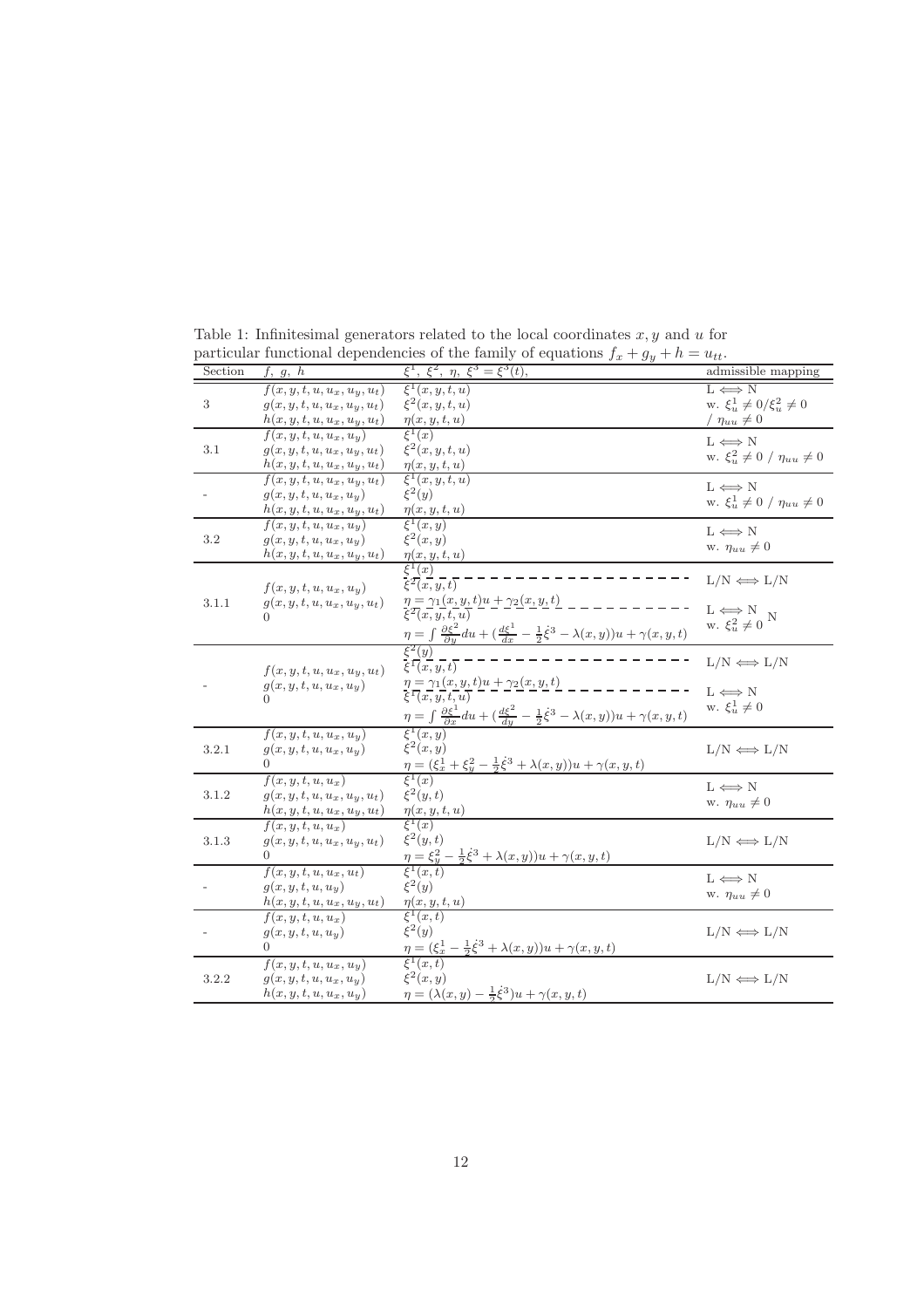Proof. In addition to the determining equations examined in section 3.2, here the infinitesimal generator  $T^3$  must vanish as  $t^3 = \frac{\partial h}{\partial u_t} = 0$ . From [\(18\)](#page-5-0) we have

$$
\frac{\partial G}{\partial v_3} = 0.
$$

By resorting to G, the foregoing equation is reduced to  $\frac{\partial \mathcal{H}}{\partial n}$  $\frac{\partial \mathcal{H}}{\partial v_3} = 0$ . Since  $\mu^1$  and  $\mu^2$ , which are the components of H do not involve  $v_3$  (see [\(33\)](#page-10-0)), the following equation is obtained on the other component  $\zeta_3$ :

$$
\frac{\partial^2 \zeta_3}{\partial t \partial v_3} + \frac{\partial^2 \zeta_3}{\partial u \partial v_3} v_3 + \frac{\partial \zeta_3}{\partial u} = 0.
$$

Introducing  $\zeta_3$  given in [\(33\)](#page-10-0) into the equation we observe

$$
\eta = (\lambda(x, y) - \frac{1}{2}\dot{\xi}^3)u + \gamma(x, y, t)
$$
\n(34)

where  $\lambda$  and  $\gamma$  are continuously differentiable functions of their arguments. This result with the results of the infinitesimal generators of local coordinates  $\xi^1$  =  $\xi^1(x,y)$ ,  $\xi^2 = \xi^2(x,y)$ ,  $\xi^3 = \xi^3(t)$  from [\(32\)](#page-9-1) together ends the proof.  $\Box$ 

Corollary 2. In view of the results of Cases 3.1.3, 3.2.1 and 3.2.2, in order to linearize a nonlinear member of a family of  $(2+1)$  dimensional wave type equation, at least one of the arbitrary functions f, g or h must involve  $u_t$ .

One can examine existence of point transformations between linear and nonlinear equations for every other different choice of functional forms of arbitrary functions  $f, g$  and  $h$ , by running similar procedures. We have given the results examined in details in the manuscript and some more in the Table [1.](#page-11-0) The first column of the table shows in which section the problem is examined in the paper. – means calculations of that particular problem have not been given explicitly in the text. Second column express the infinitesimal generators of the local coordinates whereas the last column indicate whether transformations between linear and nonlinear equations are possible or not. L  $\iff$  N states the existence of linearization. If transformations map only a linear equation into another linear one or a nonlinear one into another nonlinear we represent that by  $L/N \iff L/N$ .

### 4 Applications

In this section we shall give some applications that map linear and nonlinear equations into each other. Infinitesimal generators for the general family, in their most general form is given by [\(16\)](#page-4-2). By taking some continuously differentiable functions-as infinitesimal generators, a class of nonlinear equations can be mapped onto linear equations.

**4.1** 
$$
\xi^1 = m(u), \ \xi^2 = \xi^3 = \eta = 0
$$

Let us take  $\xi^1 = m(u)$ ,  $\xi^2 = \xi^3 = \eta = 0$  where  $m(u) \in C^2$ . Integrating the system of ordinary differential equations [\(7\)](#page-3-4) under the initial conditions [\(8\)](#page-3-5) we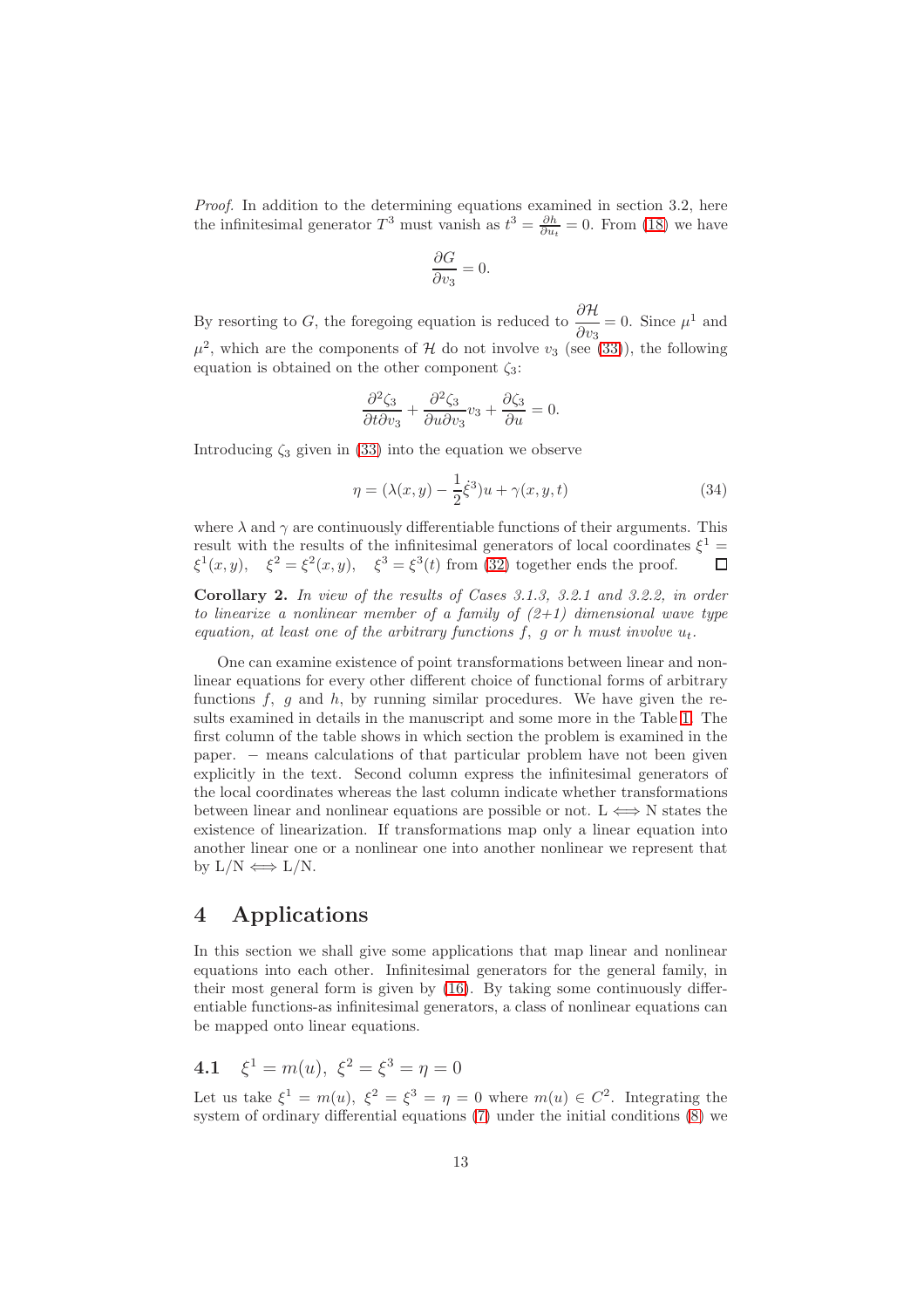reach to the particular equivalence transformations

$$
\bar{x} = x - \epsilon m(u), \ \bar{y} = y, \ \bar{t} = t,
$$
\n
$$
\bar{v}_1 = \frac{v_1}{1 - \epsilon m'(u)v_1}, \ \bar{v}_2 = \frac{v_2}{1 - \epsilon m'(u)v_1}, \ \bar{v}_3 = \frac{v_3}{1 - \epsilon m'(u)v_1},
$$
\n
$$
\bar{f} = f - \frac{\epsilon m'(u)(g v_2 - v_3^2)}{1 - \epsilon m'(u)v_1}, \ \bar{g} = \frac{g}{1 - \epsilon m'(u)v_1}, \ \bar{h} = \frac{h}{1 - \epsilon m'(u)v_1}.
$$
\n(35)

By using the partial derivatives that can be written as:

$$
\frac{\partial}{\partial \bar{x}} = \frac{\partial}{\partial x} \frac{\partial x}{\partial \bar{x}} + \frac{\partial}{\partial x} \frac{\partial x}{\partial \bar{u}} \frac{\partial \bar{u}}{\partial \bar{x}} + \frac{\partial}{\partial u} \frac{\partial u}{\partial \bar{u}} \frac{\partial \bar{u}}{\partial \bar{x}} = (1 + m'(u)\bar{v}_1) \frac{\partial}{\partial x} + \bar{v}_1 \frac{\partial}{\partial u},
$$
  

$$
\frac{\partial}{\partial \bar{y}} = \frac{\partial}{\partial y} + \epsilon m'(u)\bar{v}_2 \frac{\partial}{\partial \bar{x}} + \bar{v}_2 \frac{\partial}{\partial u},
$$
  

$$
\frac{\partial}{\partial \bar{t}} = \frac{\partial}{\partial t} + \epsilon m'(u)\bar{v}_3 \frac{\partial}{\partial \bar{x}} + \bar{v}_3 \frac{\partial}{\partial u}.
$$

the transformed functions obtained in [\(35\)](#page-13-0) keep the family of equations invariant:

<span id="page-13-0"></span>
$$
\bar{f}_{\bar{x}} + \bar{g}_{\bar{y}} + h = \bar{v}_{3_{\bar{t}}} \Rightarrow f_x + g_y + h = v_{3_t}.
$$
\n(36)

and the transformed functions  $\bar{f}$ ,  $\bar{g}$ ,  $\bar{h}$  and  $\bar{v}_3$  are written in terms of the transformed variables as:

$$
\bar{f} = \tilde{f} + \epsilon m'(\bar{u}) \left( \frac{\bar{u}_{\bar{t}}^2}{1 + \epsilon m'(\bar{u}) \bar{u}_{\bar{x}}} - \bar{u}_{\bar{y}} \tilde{g} \right),
$$
  

$$
\bar{g} = (1 + \epsilon m'(\bar{u}) \bar{u}_{\bar{x}}) \tilde{g}, \quad \bar{h} = (1 + \epsilon m'(\bar{u}) \bar{u}_{\bar{x}}) \tilde{h}, \quad \bar{v}_3 = \bar{u}_{\bar{t}}
$$

where  $\tilde{()}$  represents the transformed form of the functions. **Example 1:** By choosing  $f = u_x$ ,  $g = 0$  and  $h = 0$ , the set of the point transformations obtained above is mapped the nonlinear equation

<span id="page-13-1"></span>
$$
\left(\frac{\epsilon m'(\bar{u})\bar{u}_{\bar{t}}^2 + \bar{u}_{\bar{x}}}{1 + \epsilon m'(\bar{u})\bar{u}_{\bar{x}}}\right)_{\bar{x}} = \bar{u}_{\bar{t}\bar{t}}
$$
\n(37)

onto the classical constant coefficient wave equation in the plane  $u_{xx} = u_{tt}$ . The general solution of the wave equation  $u = \psi(y)(t-x) + \phi(y)(t+x)$  generates a solution to the nonlinear equation [\(37\)](#page-13-1):

$$
\bar{u} - \psi(\bar{y})(\bar{t} - \bar{x} - \epsilon m(\bar{u})) - \phi(\bar{y})(\bar{t} + \bar{x} + \epsilon m(\bar{u})) = 0
$$

where  $\psi(\bar{y})$  and  $\phi(\bar{y})$  are arbitrary functions.

4.2  $\xi^1 = m(u), \xi^2 = p(u)$ 

More general transformations, by taking the infinitesimal generators of the local coordinates  $\xi^1 = m(u)$ ,  $\xi^2 = p(u)$ ,  $\xi^3 = \eta = 0$  are determined as:

$$
\bar{x} = x - \epsilon m(u), \ \bar{y} = y - \epsilon p(u), \ \bar{t} = t, \ \bar{u} = u,
$$
\n
$$
\bar{v}_1 = \frac{v_1}{1 - \epsilon(m'v_1 + p'v_2)}, \ \bar{v}_2 = \frac{v_2}{1 - \epsilon(m'v_1 + p'v_2)}, \ \bar{v}_3 = \frac{v_3}{1 - \epsilon(m'v_1 + p'v_2)},
$$
\n
$$
\bar{f} = \frac{(1 - \epsilon m'v_1)f - \epsilon m'(v_2g - v_3^2)}{1 - \epsilon(m'v_1 + p'v_2)}, \ \bar{g} = \frac{(1 - \epsilon p'v_2)g - \epsilon p'(v_1f - v_3^2)}{1 - \epsilon(m'v_1 + p'v_2)},
$$
\n
$$
\bar{h} = \frac{h}{1 - \epsilon(m'v_1 + p'v_2)}.
$$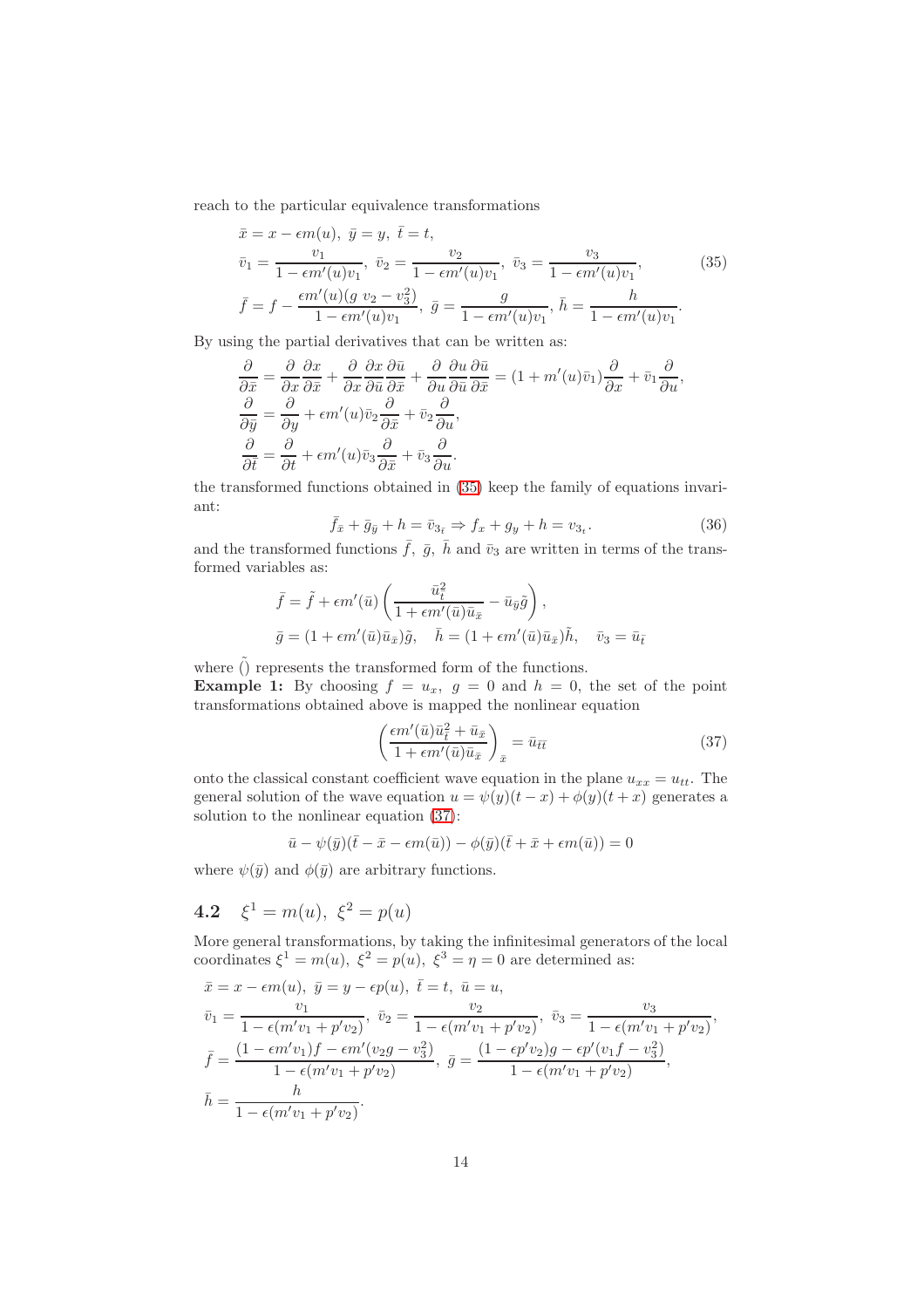The transformed functions become

$$
\bar{f} = (1 + \epsilon p' \bar{u}_{\bar{y}}) \tilde{f} - \epsilon m' \bar{u}_{\bar{y}} \tilde{g} + \frac{\epsilon m' \bar{u}_{\bar{t}}^2}{1 + \epsilon (m' \bar{u}_{\bar{x}} + p' \bar{u}_{\bar{y}})},
$$
  

$$
\bar{g} = (1 + \epsilon m' \bar{u}_{\bar{x}}) \tilde{g} - \epsilon p' \bar{u}_{\bar{x}} \tilde{f} + \frac{\epsilon p' \bar{u}_{\bar{t}}^2}{1 + \epsilon (m' \bar{u}_{\bar{x}} + p' \bar{u}_{\bar{y}})},
$$
  

$$
\bar{h} = (1 + \epsilon (m' \bar{u}_{\bar{x}} + p' \bar{u}_{\bar{y}}) \tilde{h}, \qquad \bar{v}_3 = \bar{u}_{\bar{t}}.
$$

Note that in consequence of nonconstant  $m(u)$ , and  $p(u)$ ,  $\bar{f}$  and  $\bar{g}$  involve  $\bar{u}_{\bar{x}}, \bar{u}_{\bar{y}}, \bar{u}_{\bar{t}}$  whatever f, g are. On the other hand  $\bar{h}$  depends on  $\bar{u}_{\bar{x}}, \bar{u}_{\bar{y}}$  as long as  $h$  is not identically zero.

4.3 
$$
\xi^1 = m(u, y), \xi^2 = \xi^3 = \eta = 0
$$

Let  $\xi^1 = m(u, y)$ ,  $\xi^2 = \xi^3 = \eta = 0$ , then the equivalence transformations are determined as:

$$
\bar{x} = x - \epsilon m(u, y), \quad \bar{y} = y, \quad \bar{t} = t,
$$
\n
$$
\bar{v}_1 = \frac{v_1}{1 - \epsilon m_u(u, y)v_1}, \quad \bar{v}_2 = \frac{v_2}{1 - \epsilon m_u(u, y)v_1}, \quad \bar{v}_3 = \frac{v_3}{1 - \epsilon m_u(u, y)v_1},
$$
\n
$$
\bar{f} = f - \frac{\epsilon[(m_y(u, y) + m_u(u, y)v_2)g + m_u(u, y)v_3^2]}{1 - \epsilon m_u(u, y)v_1}, \quad \bar{g} = \frac{g}{1 - \epsilon m_u(u, y)v_1},
$$
\n
$$
\bar{h} = \frac{h}{1 - \epsilon m_u(u, y)v_1}.
$$

And the transformed functions of  $f$ ,  $g$ ,  $h$  become

$$
\bar{f} = \tilde{f} - \epsilon [m_{\bar{y}} + m_{\bar{u}} (1 - \epsilon m_{\bar{u}} \bar{u}_{\bar{x}}) \bar{u}_{\bar{y}}] \tilde{g} - \frac{\epsilon m_{\bar{u}} \bar{u}_{\bar{i}}^2}{1 + \epsilon m_{\bar{u}} \bar{u}_{\bar{x}}},
$$
  

$$
\bar{g} = \tilde{g} (1 + \epsilon m_{\bar{u}} \bar{u}_{\bar{x}}), \quad \bar{h} = \tilde{h} (1 + \epsilon m_{\bar{u}} \bar{u}_{\bar{x}}).
$$

Note that  $\bar{f}$  depend on  $\bar{u}_{\bar{x}}$  and  $\bar{u}_{\bar{t}}$  whatever  $\tilde{f}$ ,  $\tilde{g}$ ,  $\tilde{h}$  are.

**4.4** 
$$
\xi^2 = m(u, x), \ \xi^2 = \xi^3 = \eta = 0
$$

Similar to the previous case, equivalence transformations are found as

$$
\bar{x} = x, \quad \bar{y} = y - \epsilon m(u, x), \quad \bar{t} = t, \quad \bar{u} = u,
$$
\n
$$
\bar{v}_1 = \frac{v_1 + \epsilon m_x v_2}{1 - \epsilon m_u v_2}, \quad \bar{v}_2 = \frac{v_2}{1 - \epsilon m_u v_2}, \quad \bar{v}_3 = \frac{v_3}{1 - \epsilon m_u v_2},
$$
\n
$$
\bar{f} = \frac{f}{1 - \epsilon m_u v_2}, \quad \bar{g} = g - \frac{\epsilon [(m_x + m_u) v_1) f + m_u v_3^2]}{1 - \epsilon m_u v_2}, \quad \bar{h} = \frac{h}{1 - \epsilon m_u v_2}.
$$

Transformed functions  $\bar{f}$ ,  $\bar{g}$  and  $\bar{h}$  are then written as

$$
f = (1 + \epsilon m_{\bar{u}} \bar{u}_{\bar{y}}) \tilde{f}, \ \bar{g} = \tilde{g} - \epsilon [m_{\bar{x}} + m_{\bar{u}} (1 - \epsilon m_{\bar{u}} \bar{u}_{\bar{y}}) \bar{u}_{\bar{x}}] \tilde{g} - \frac{\epsilon m_{\bar{u}} \bar{u}_{\bar{t}}^2}{1 + \epsilon m_{\bar{u}} \bar{u}_{\bar{y}}},
$$
  

$$
\bar{h} = (1 + \epsilon m_{\bar{u}} \bar{u}_{\bar{y}}) \tilde{h}.
$$

 $\sqrt{2}$ 

One can simply see  $\bar{g}$  involves  $\bar{u}_{\bar{x}}$  and  $\bar{u}_{\bar{t}}$  for  $m_u \neq 0$  even  $\tilde{g} = 0$ .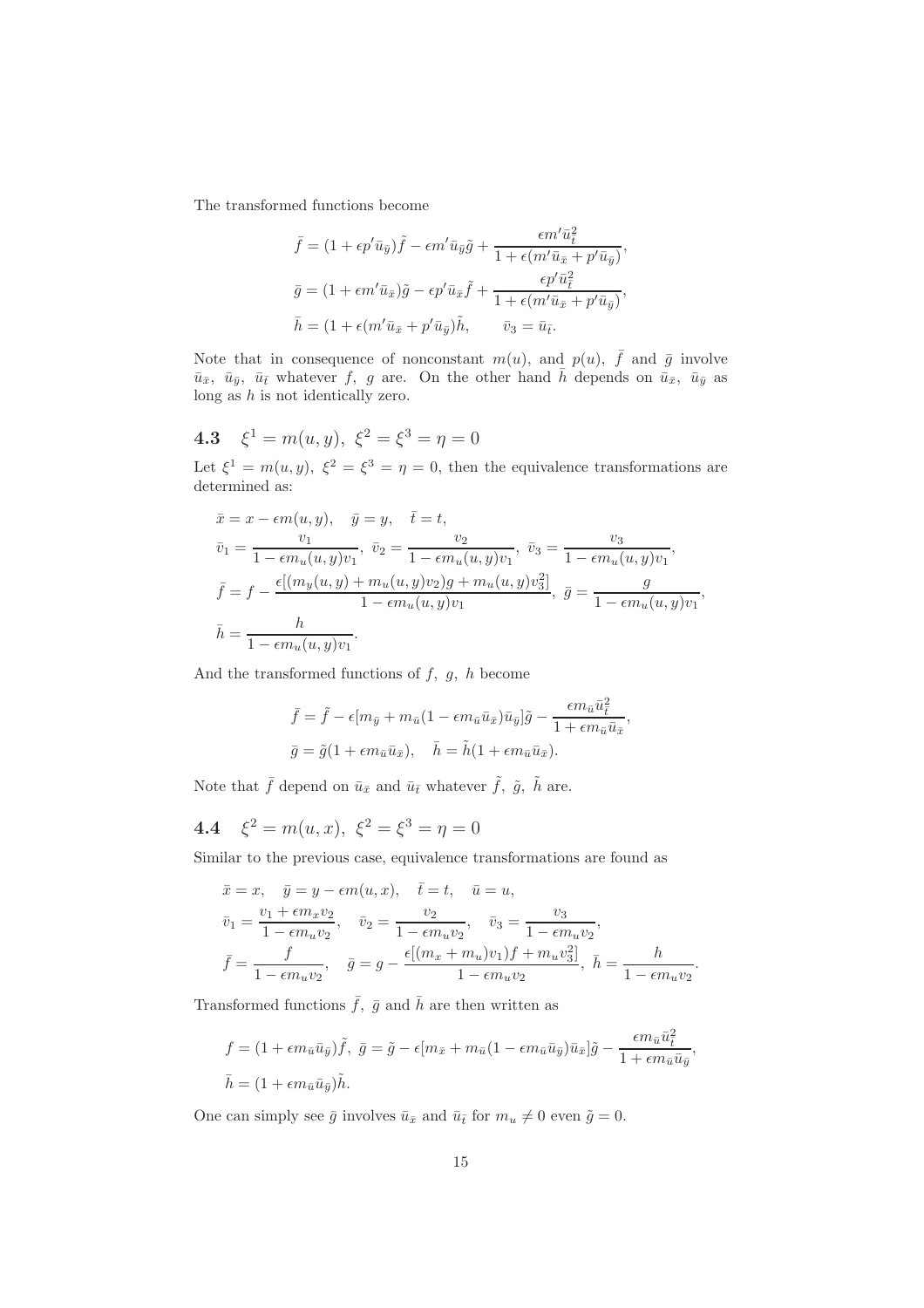### 5 Conclusion and Remarks

In the present paper we have investigated the admissible linear and nonlinear members of the general family of two dimensional wave equations that can be mapped onto each other. It is clear that because the family is taken in its most general form, it has not been possible to consider every particular member. We have tried to give as many cases as we can put in the article to make sure the reader understand the procedure, so that many other particular cases can be examined by simply applying the relevant restrictions to the general infinitesimal generators derived here.

We have found the necessary functional dependencies of nonlinear equations that can be linearized and their admissible equivalence transformations. Meanwhile it has been shown that the term  $u_t$  is a must for the existence of maps between linear and nonlinear equations via point transformations.

#### <span id="page-15-0"></span>References

- <span id="page-15-1"></span>[1] Lie S. Über differentialininvarianten, Math.Ann.,1884, 24, 537-578.
- [2] Lie S. Klassifikation und Integration von gewöhnlichen Differentialgleichungen zwischen x,y, die eine Gruppe von Transformationen gestatten I, II. Math. Ann., 1888, 32, 213-281.
- <span id="page-15-2"></span>[3] Lie S. Über Integralinvarianten und Ihre Verwertung für die Theorie der Differentialgleichungen, Leipz Berichte, 1897, 4, 369-410.
- <span id="page-15-3"></span>[4] Tresse A. Sur les invariant diff´erentiels des groupes continus de transformations, Acta Math. 1894, 18, 1-88.
- <span id="page-15-4"></span>[5] Ovsiannikov L.V., Group Analysis of Differential Equations, Academic Press, New York, 1982.
- [6] Olver P.J., Applications of Lie Groups to Differential Equations, Springer, 1993.
- [7] Ibragimov N.H., Elementary Lie group Analysis and Ordinary Differential Equations, Wiley, New York, 1999.
- <span id="page-15-5"></span>[8] Suhubi, E., 2013. Exterior Analysis: Using Applications of Differential Forms, Elsevier.
- <span id="page-15-6"></span>[9] Suhubi, E.S., Explicit determination of isovector fields of equivalence groups for second order balance equations., Int. J. of Engng. Sci. 38.7 (2000): 715-736.
- <span id="page-15-7"></span>[10] Cartan E., Les Systémes Différential Extérieurs et Leurs Applications Géometriques. Hermann, Paris, 1945.
- <span id="page-15-8"></span>[11] B.K. Harrison, F.B. Estabrook, Geometric approach to invariance groups and solution of partial differential systems, J. Math. Phys. 12, 653-666, 1971.
- <span id="page-15-9"></span>[12] Edelen D.G.B. , Isovector Methods for Equations of Balance, Sijthoff Noordhoff, Alphen aan den Rijn, 1980.